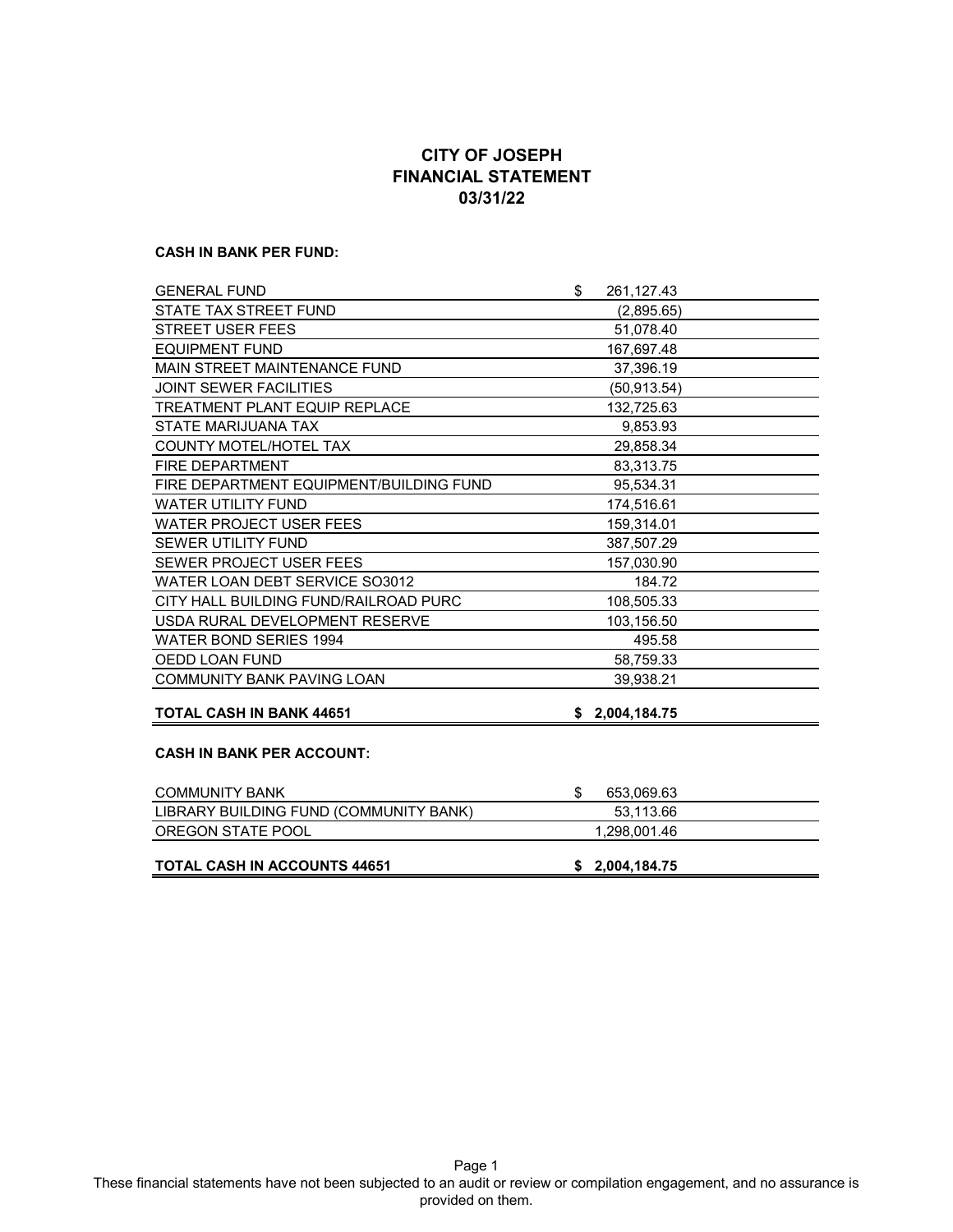### **CASH AND RECEIPTS 03/31/22**

| <b>GENERAL FUND</b>                     | <b>BUDGET</b>    |    | <b>RECEIVED</b> | <b>OVER (UNDER)</b>  |
|-----------------------------------------|------------------|----|-----------------|----------------------|
| <b>CASH IN BANK 07/01/21</b>            | \$<br>219,595.17 | \$ | 219,595.17      | \$                   |
| STATE LIQUOR APPORTIONMENT              | 16,000.00        |    | 16,725.85       | 725.85               |
| <b>CIGARETTE TAX</b>                    | 1,300.00         |    | 746.75          | (553.25)             |
| UTILITIES - FRANCHISE                   | 49,000.00        |    | 40,980.88       | (8,019.12)           |
| <b>LICENSE AND PERMITS</b>              | 2,000.00         |    | 2,610.18        | 610.18               |
| MISCELLANEOUS/REFUNDS                   | 100.00           |    | 128,070.01      | 127,970.01           |
| <b>INTEREST (BANK)</b>                  | 4,000.00         |    | 587.59          | (3,412.41)           |
| <b>INTEREST (TAXES)</b>                 | 300.00           |    |                 | (300.00)             |
| <b>TAXES DELINQUENT</b>                 | 15,000.00        |    |                 | (15,000.00)          |
| <b>TAXES CURRENT</b>                    | 333,000.00       |    | 306,933.04      | (26,066.96)          |
| LICENSE (TRANSIENT BUSINESS & CJD)      | 2,400.00         |    | 80.00           | (2,320.00)           |
| <b>RENT-MEDICAL BUILDING</b>            |                  |    |                 |                      |
| <b>LIBRARY GRANT</b>                    | 1,000.00         |    | 1,000.00        |                      |
| <b>LIBRARY EXPANSION FUNDS</b>          |                  |    | 261.65          | 261.65               |
| <b>RENT-COMMUNITY CENTER</b>            | 1,000.00         |    | 2,900.00        | 1,900.00             |
| <b>GRANT - COVID</b>                    |                  |    |                 |                      |
| <b>GRANTS - WEST END INDUSTRIAL IMP</b> | 145,000.00       |    |                 | (145,000.00)         |
| <b>TOTAL RECEIPTS GENERAL FUND</b>      | \$<br>789,695.17 | \$ | 720,491.12      | \$<br>(69,204.05)    |
|                                         |                  |    |                 |                      |
| STATE TAX STREET FUND                   | \$<br>439,184.00 | \$ | 250,637.57      | \$<br>(188, 546.43)  |
| <b>STREET USER FEE</b>                  | 158,000.00       |    | 101,078.40      | (56, 921.60)         |
| <b>EQUIPMENT FUND</b>                   | 187,487.00       |    | 167,697.48      | (19,789.52)          |
| MAIN STREET MAINTENANCE FUND            | 105,566.00       |    | 67,745.99       | (37,820.01)          |
| <b>JOINT SEWER FACILITIES</b>           | 4,096,280.00     |    | 236,414.53      | (3,859,865.47)       |
| TREATMENT PLANT EQUIP. REPLACEME        | 174,227.00       |    | 132,725.63      | (41,501.37)          |
| STATE MARIJUANA TAX                     | 15,225.88        |    | 9,853.93        | (5,371.95)           |
| COUNTY MOTEL/HOTEL TAX                  | 30,622.19        |    | 39,058.34       | 8,436.15             |
| FIRE DEPARTMENT                         | 287,562.00       |    | 148,436.12      | (139, 125.88)        |
| FIRE DEPARTMENT EQUIP/BLDG FUND         | 94,943.00        |    | 95,534.31       | 591.31               |
| <b>WATER UTILITY FUND</b>               | 2,943,165.00     |    | 461,744.58      | (2,481,420.42)       |
| <b>WATER PROJECT USER FEE</b>           | 156,929.00       |    | 159,314.01      | 2,385.01             |
| SEWER UTILITY FUND                      | 441,826.00       |    | 501,451.75      | 59,625.75            |
| SEWER PROJECT USER FEE                  | 155,788.00       |    | 157,030.90      | 1,242.90             |
| CITY HALL BUILDING FUND/RR PROP         | 114,932.00       |    | 108,505.33      | (6,426.67)           |
| USDA RURAL DEVELOPMENT RESERVE          | 103,247.00       |    | 103,156.50      | (90.50)              |
| <b>WATER BOND SERIES 94</b>             | 62,339.00        |    | 495.58          | (61, 843.42)         |
| WATER LOAN DEBT SERVICE SO3012          | 98,711.00        |    | 98,801.14       | 90.14                |
| OEDD LOAN FUND                          | 232,579.00       |    | 142,845.33      | (89, 733.67)         |
| COMMUNITY BANK LOAN REPAYMENT           | 106,000.00       |    | 97,753.91       | (8,246.09)           |
| <b>TOTAL RECEIPTS ALL FUNDS</b>         | \$10,794,308.24  | \$ | 3,800,772.45    | \$<br>(6,993,535.79) |
| TOTAL EXPENDITURES ALL FUNDS            | \$10,688,308.24  | S  | 1,796,587.70    |                      |
| <b>CASH IN BANK 44651</b>               |                  | \$ | 2,004,184.75    |                      |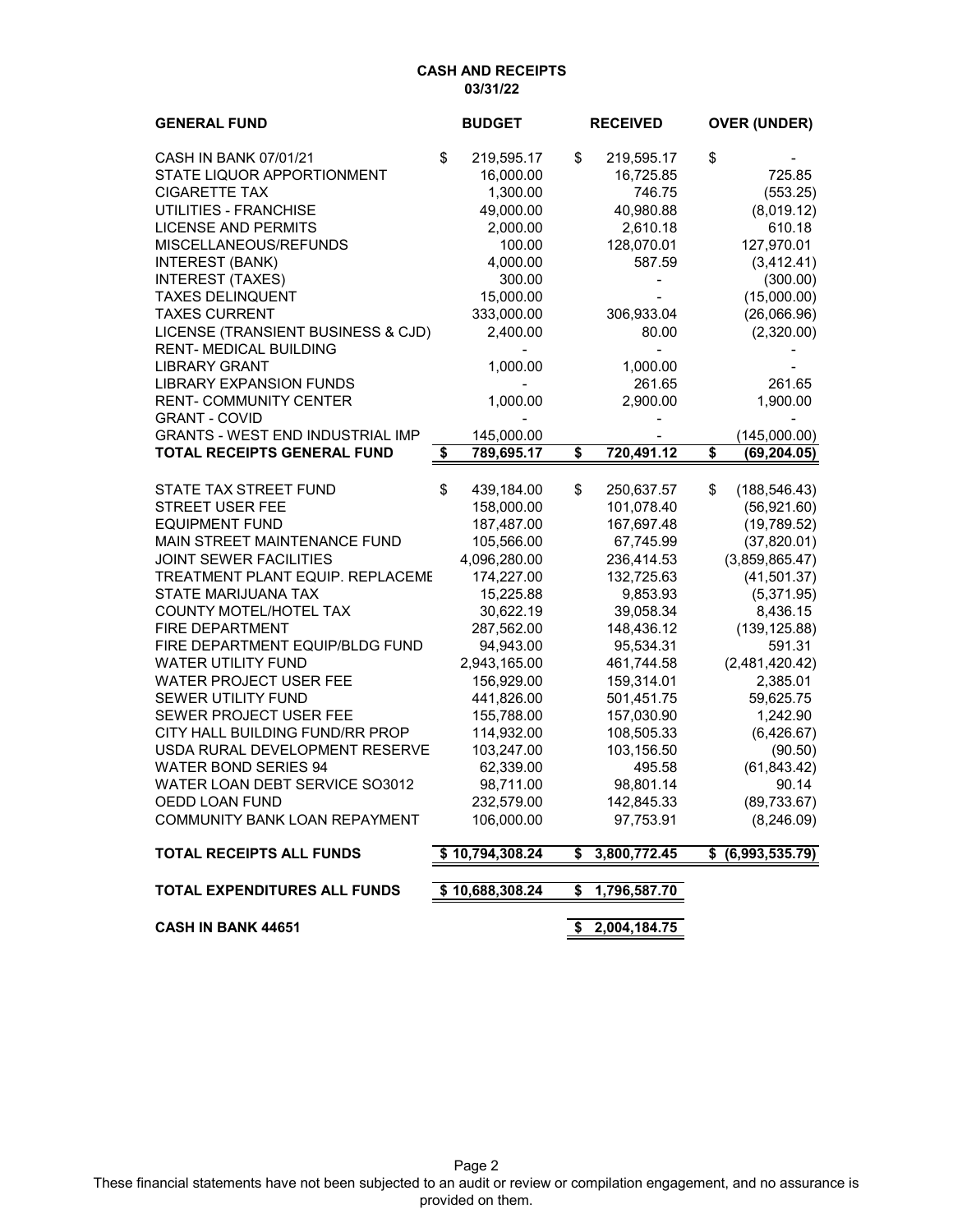#### **GENERAL FUND EXPENDITURES 03/31/22**

| <b>CITY HALL:</b>                                          |          | <b>BUDGET</b>         | <b>EXPENDED</b>      | <b>OVER (UNDER)</b>    |
|------------------------------------------------------------|----------|-----------------------|----------------------|------------------------|
| 400-01 RECORDER/ADMINISTRATOR                              | \$       | 85,000.00             | \$<br>73,382.00      | \$<br>(11,618.00)      |
| 400-02 ASSISTANT CLERK                                     |          | 53,000.00             | 38,504.53            | (14, 495.47)           |
| 400-03 PUBLIC WORKS SUPERVISOR                             |          |                       | 50.22                | 50.22                  |
| 400-04 PAYROLL COSTS                                       |          | 56,880.00             | 14,689.21            | (42, 190.79)           |
| 400-08 CPA SERVICES                                        |          | 12,000.00             | 27,200.00            | 15,200.00              |
| 400-10 LEGAL & PROFESSIONAL                                |          | 25,000.00             | 14,433.63            | (10, 566.37)           |
| 400-11 OFFICE SUPPLIES & MISC.                             |          | 13,400.00             | 5,323.57             | (8,076.43)             |
| 400-13 INSURANCE & BONDING<br>400-14 UTILITIES & TELEPHONE |          | 8,000.00<br>12,000.00 | 7,536.39<br>9,051.17 | (463.61)<br>(2,948.83) |
| 400-15 FEES, DUES, AD, & ELECT.                            |          | 8,000.00              | 8,467.79             | 467.79                 |
| 400-16 AUDIT                                               |          | 2,500.00              | $\blacksquare$       | (2,500.00)             |
| 400-17 TRAVEL/TRAINING                                     |          | 2,500.00              | 201.06               | (2,298.94)             |
| 400-18 MISC, REPAIR & MAINT                                |          | 3,000.00              | 2,765.26             | (234.74)               |
| 400-20 EQUIPMENT FUND                                      |          | 12,500.00             | 89,095.72            | 76,595.72              |
| 400-21 SENIOR SERVICES                                     |          | 600.00                |                      | (600.00)               |
| 400-22 ORDIANCE PUB & NEWSLETTER                           |          | 4,000.00              |                      | (4,000.00)             |
| 400-24 PUBLIC EDUCATION                                    |          | 1,200.00              |                      |                        |
| 400-30 TRANS-CITY HALL/RR PURC                             |          | 5,000.00              |                      | (5,000.00)             |
| 400-31 TRANS TO STREET FUND<br>400-31 TRANS TO FIRE FUND   |          | 11,000.00             |                      | (11,000.00)            |
| 400-33 TRANS TO SEWER FUND                                 |          | 10,000.00             |                      | (10,000.00)            |
| 400-34 TRANS TO WATER FUND                                 |          |                       |                      |                        |
| 400-36 TRANS TO MAIN STREET FUND                           |          | 20,000.00             |                      | (20,000.00)            |
| 400-35 OPERATING CONTINGENCY                               |          | 14,000.00             |                      | (14,000.00)            |
|                                                            |          |                       |                      |                        |
| <b>TOTAL CITY HALL</b>                                     | \$       | 359,580.00            | \$<br>290,700.55     | \$<br>(67, 679.45)     |
|                                                            |          |                       |                      |                        |
|                                                            |          |                       |                      |                        |
| <b>POLICE DEPARTMENT:</b>                                  |          | <b>BUDGET</b>         | <b>EXPENDED</b>      | <b>OVER (UNDER)</b>    |
| 450-01 CONTRACT WITH COUNTY                                |          | 20,160.00             | \$<br>29,569.04      | \$<br>9,409.04         |
| 450-03 PAYROLL COSTS                                       | \$<br>\$ | 2,419.00              |                      | \$<br>(2,419.00)       |
| <b>TOTAL POLICE DEPARTMENT</b>                             | \$       | 22,579.00             | \$<br>29,569.04      | \$<br>9,409.04         |
|                                                            |          |                       |                      |                        |
| PARK, BLDG., MISCELLANEOUS                                 |          | <b>BUDGET</b>         | <b>EXPENDED</b>      | <b>OVER (UNDER)</b>    |
|                                                            |          |                       |                      |                        |
| 550-02 PARKS LEAD                                          | \$       | 56,775.00             | \$<br>40,973.41      | \$<br>(15,801.59)      |
| 550-03 PAYROLL COSTS                                       |          | 6,813.00              | 17,077.69            | 10,264.69              |
| 550-04 ON CALL                                             |          | 2,500.00              | 4,972.06             | 2,472.06               |
| 550-05 ALL SEASONAL                                        |          | 29,000.00             |                      | (29,000.00)            |
| 550-07 INSURANCE<br>550-09 EID MAIN ST MAINTENANCE         |          | 5,180.00              | 5,180.00             |                        |
| 550-10 SOLID WASTE                                         |          |                       |                      |                        |
| 550-11 PARK-MATERIAL & SUPPLIES                            |          | 7,500.00              | 1,850.71             | (5,649.29)             |
| 550-12 SHOP SUPPLIES & TOOLS                               |          | 7,500.00              | 3,677.36             | (3,822.64)             |
| 550-14 BBB DONATION CITY PARK                              |          |                       |                      |                        |
| 550-15 TAXES MEDICAL BUILDING                              |          |                       |                      |                        |
| 550-16 HOTEL/MOTEL TAX PROJECTS                            |          | 41,000.00             |                      | (41,000.00)            |
| 550-18 UTILITIES & TELEPHONE                               |          | 9,500.00              | 9,301.81             | (198.19)               |
| 550-19 BLDGS-REPAIR & MAINT.                               |          | 1,500.00              | 289.90               | (1,210.10)             |
| 550-21 PLAYGROUND MAINTENANCE                              |          | 6,000.00              | 868.43               | (5, 131.57)            |
| 550-22 PARK IMPROVE/UPGRADES                               |          | 12,000.00             | 417.77               | (11, 582.23)           |
| 550-31 TRANS. TO MAIN ST MAINT.<br>TOTAL PARK, BLDG, MISC. | \$       | 185,268.00            | \$<br>84,609.14      | \$<br>(100, 658.86)    |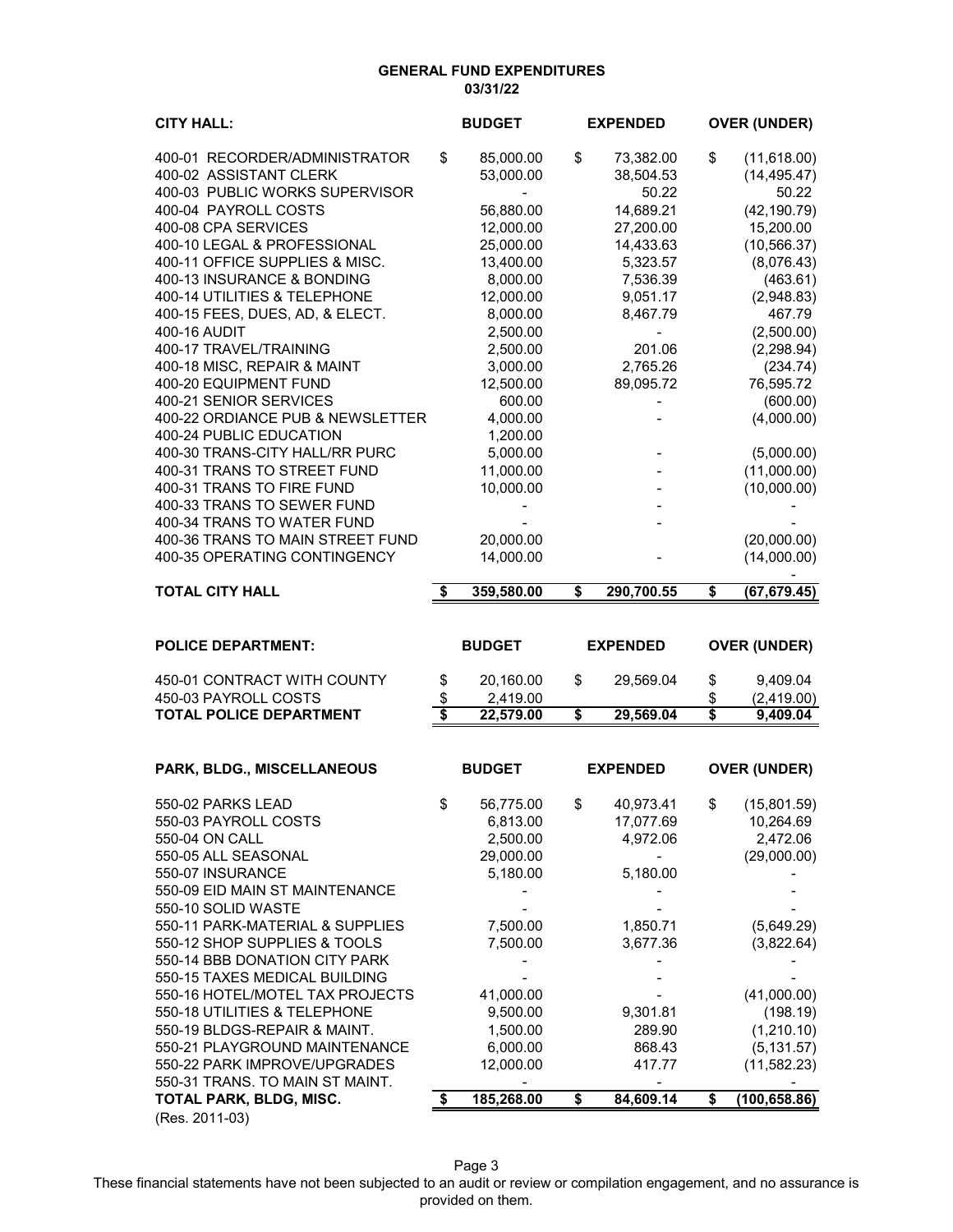| <b>LIBRARY DEPARTMENT</b>                                                                                                                                                                                                                                                                                                     |          | <b>BUDGET</b>                                                                                            |          | <b>EXPENDED</b>                                                                                          |                                              | <b>OVER (UNDER)</b>                                                                                                               |
|-------------------------------------------------------------------------------------------------------------------------------------------------------------------------------------------------------------------------------------------------------------------------------------------------------------------------------|----------|----------------------------------------------------------------------------------------------------------|----------|----------------------------------------------------------------------------------------------------------|----------------------------------------------|-----------------------------------------------------------------------------------------------------------------------------------|
| 575-01 LIBRARIAN<br>575-03 PAYROLL COSTS<br>575-11 SUPPLIES/POSTAGE<br>575-12 BOOKS<br>575-13 DATA BASE<br>575-14 TELEPHONE/INTERNET<br>575-15 REPAIRS & MAINTENANCE<br>575-16 STATE GRANT<br>575-20 LIBRARY EXPANSION                                                                                                        | \$       | 20,160.00<br>2,419.00<br>2,250.00<br>7,400.00<br>3,200.00<br>1,400.00<br>440.00<br>1,000.00<br>53,000.00 | \$       | 10,920.00<br>4,137.55<br>79.00<br>5,991.20<br>2,266.00<br>1,292.07                                       | \$                                           | (9,240.00)<br>1,718.55<br>(2, 171.00)<br>(1,408.80)<br>(934.00)<br>(107.93)<br>(440.00)<br>(1,000.00)<br>(53,000.00)              |
| <b>TOTAL LIBRARY DEPARTMENT</b>                                                                                                                                                                                                                                                                                               | \$       | 91,269.00                                                                                                | \$       | 24,685.82                                                                                                | \$                                           | (66, 583.18)                                                                                                                      |
| <b>COMMUNITY CENTER</b>                                                                                                                                                                                                                                                                                                       |          | <b>BUDGET</b>                                                                                            |          | <b>EXPENDED</b>                                                                                          |                                              | <b>OVER (UNDER)</b>                                                                                                               |
| 580-01 PUBLIC WORKS SUPERVISOR<br>580-02 LABOR - PUBLIC WORKS<br>580-03 PAYROLL COSTS<br>580-07 INSURANCE<br>580-11 SUPPLIES<br>580-12 IMPROVEMENTS/UPGRADES<br>580-13 JANITORIAL<br>580-14 UTILITIES - POWER/PROPANE<br>580-15 EQUIP. REPAIR/MAINTENANCE<br>580-16 BLDG/GROUND IMPROVEMENTS<br><b>TOTAL COMMUNITY CENTER</b> | \$<br>\$ | 3,000.00<br>360.00<br>3,100.00<br>1,525.00<br>500.00<br>7,500.00<br>6,500.00<br>12,000.00<br>34,485.00   | \$<br>\$ | 128.18<br>55.84<br>3,100.00<br>209.92<br>$\blacksquare$<br>1,451.83<br>5,570.62<br>3,779.65<br>14,296.04 | \$<br>$\overline{\boldsymbol{\mathfrak{s}}}$ | 128.18<br>(3,000.00)<br>(304.16)<br>(1,315.08)<br>(500.00)<br>1,451.83<br>(1,929.38)<br>(2,720.35)<br>(12,000.00)<br>(20, 188.96) |
| <b>BLACKBURN BUILDING</b>                                                                                                                                                                                                                                                                                                     |          | <b>BUDGET</b>                                                                                            |          | <b>EXPENDED</b>                                                                                          |                                              | <b>OVER (UNDER)</b>                                                                                                               |
| 590-01 PUBLIC WORKS SUPERVISOR<br>590-02 LABOR - PUBLIC WORKS<br>590-03 PAYROLL COSTS<br>590-07 INSURANCE<br>590-11 REPAIRS/MAINTENANCE                                                                                                                                                                                       | \$       | 3,000.00<br>360.00<br>2,170.00<br>9,900.00                                                               | \$       | 2,170.00<br>3,783.47                                                                                     | \$                                           | (3,000.00)<br>(360.00)<br>(6, 116.53)                                                                                             |

Page 4 These financial statements have not been subjected to an audit or review or compilation engagement, and no assurance is provided on them.

590-15 PROPERTY TAXES - - - 590-20 BLDG UPGRADES - COMPLIANCE 19,020.00 9,549.63 (9,470.37) **TOTAL BLACKBURN BUILDING 34,450.00 \$ 15,503.10 \$ (9,476.53) \$** 

**TOTAL GEN FUND EXPENDITURES 727,631.00 \$ 459,363.69 \$ (268,267.31) \$**  UNAPPROPRIATED GENERAL FUND  $\frac{\$}{3}$  62,064.17  $\frac{\$}{3}$  459,363.69  $\frac{\$}{3}$  (330,331.48) **TOTAL 789,695.17 \$ 459,363.69 \$ (330,331.48) \$** 

\_\_\_\_\_\_\_\_\_\_\_\_\_\_\_\_\_\_\_\_\_\_\_\_\_\_\_\_\_\_\_\_\_\_\_\_\_\_\_\_\_\_\_\_\_\_\_\_\_\_\_\_\_\_\_\_\_\_\_\_\_\_\_\_\_\_\_\_\_\_\_\_\_\_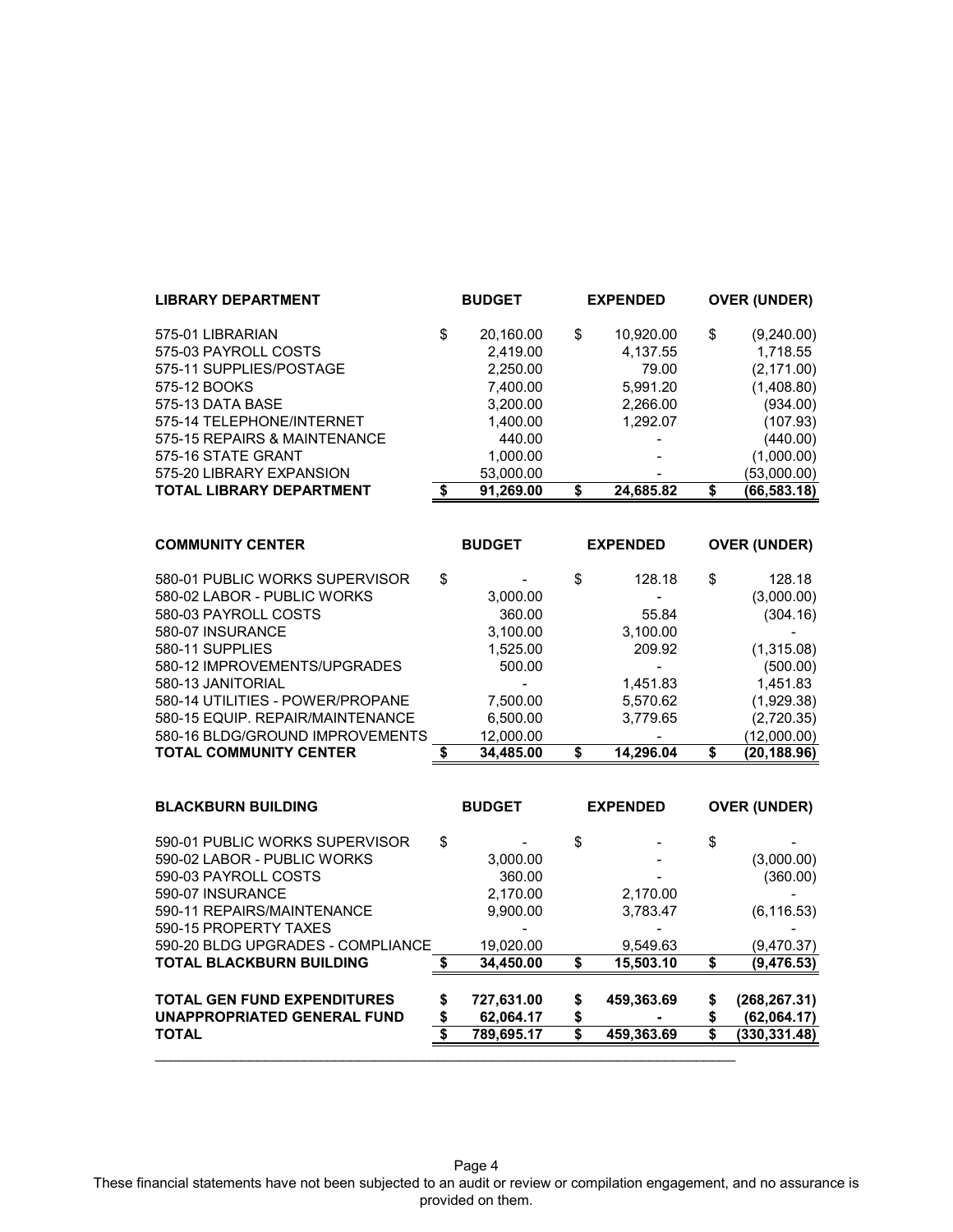### **SPECIAL FUND/ENTERPRISE FUND/OTHER FUND RECEIPTS & EXPENDITURES 03/31/22**

## **STATE MARIJUANA TAX**

| <b>RECEIPTS:</b>                                                                                                  | <b>BUDGET</b> |                                     | <b>RECEIVED</b>      |                                              | <b>OVER (UNDER)</b> |                               |
|-------------------------------------------------------------------------------------------------------------------|---------------|-------------------------------------|----------------------|----------------------------------------------|---------------------|-------------------------------|
| <b>CASH IN BANK PER FUND:</b><br><b>MARIJUANA TAX STATE SHARE</b><br><b>INTEREST (BANK)</b>                       | \$            | 8,225.88<br>7,000.00                | \$                   | 8,225.88<br>1,607.53<br>20.52                | \$                  | (5, 392.47)<br>20.52          |
| <b>TOTAL RECEIPTS</b>                                                                                             | \$            | 15,225.88                           | \$                   | 9,853.93                                     | \$                  | (5,371.95)                    |
| <b>EXPENDITURES:</b>                                                                                              |               | <b>BUDGET</b>                       |                      | <b>EXPENDED</b>                              |                     | <b>OVER (UNDER)</b>           |
| <b>CONTINGENCY</b>                                                                                                | \$            | 15,225.88                           | \$                   |                                              | \$                  | (15, 225.88)                  |
| <b>TOTAL EXPENDITURES</b>                                                                                         | \$            | 15,225.88                           | \$                   | ٠                                            | \$                  | (15, 225.88)                  |
| <b>STATE MARIJUANA TAX</b><br><b>CASH IN BANK 44651</b>                                                           |               |                                     | $\overline{\bullet}$ | 9,853.93                                     |                     |                               |
| <b>COUNTY MOTEL/HOTEL TAX</b>                                                                                     |               |                                     |                      |                                              |                     |                               |
| <b>RECEIPTS:</b>                                                                                                  |               | <b>BUDGET</b>                       |                      | <b>RECEIVED</b>                              |                     | <b>OVER (UNDER)</b>           |
| <b>CASH IN BANK PER FUND:</b><br><b>COUNTY MOTEL/HOTEL TAX</b><br><b>INTEREST (BANK)</b><br><b>TOTAL RECEIPTS</b> | \$<br>\$      | 14,622.19<br>16,000.00<br>30,622.19 | \$<br>\$             | 14,622.19<br>24,403.76<br>32.39<br>39,058.34 | \$<br>\$            | 8,403.76<br>32.39<br>8,436.15 |
|                                                                                                                   |               |                                     |                      |                                              |                     |                               |
| <b>EXPENDITURES:</b>                                                                                              |               | <b>BUDGET</b>                       |                      | <b>EXPENDED</b>                              |                     | <b>OVER (UNDER)</b>           |
| 400-23 HOTEL/MOTEL TAX EXPENSE<br>400-35 CONTINGENCY                                                              | \$            | 4,000.00<br>26.622.19               | \$                   | 9,200.00                                     | \$                  | 5,200.00<br>(26, 622.19)      |
| <b>TOTAL EXPENDITURES</b>                                                                                         | \$            | 30,622.19                           | \$                   | 9,200.00                                     | \$                  | (21, 422.19)                  |

````````````````````````````````````````````````````````````````````````````````````````````````````````````````````````````````````````````````

**COUNTY MOTEL/HOTEL TAX CASH IN BANK 44651 29,858.34 \$** 

Page 5 These financial statements have not been subjected to an audit or review or compilation engagement, and no assurance is provided on them.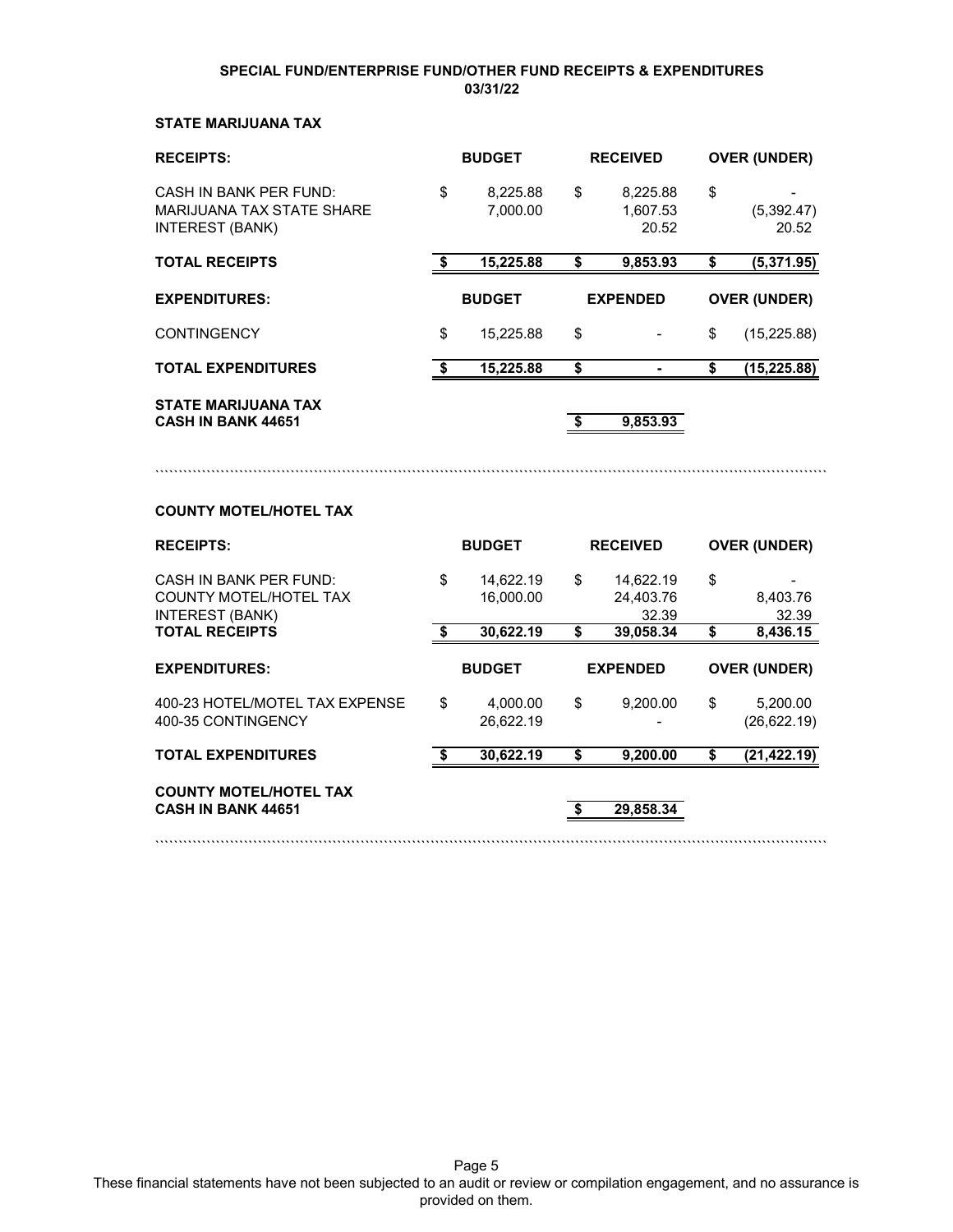### **FIRE DEPARTMENT**

| <b>RECEIPTS:</b>                                          | <b>BUDGET</b>      | <b>RECEIVED</b>    | <b>OVER (UNDER)</b> |
|-----------------------------------------------------------|--------------------|--------------------|---------------------|
| CASH IN BANK 07/01/21                                     | \$<br>57,517.00    | \$<br>73,392.87    | \$<br>15,875.87     |
| FIRE CONTRACTS/FIRE DISTRICT                              | 80,000.00          | 69,523.91          | (10, 476.09)        |
| <b>FIRE CALLS</b>                                         | 5,000.00           | 5,358.50           | 358.50              |
| FIRE DEPARTMENT GRANTS                                    | 135,045.00         |                    | (135, 045.00)       |
| <b>TRANSFER FROM GENERAL FUND</b>                         | 10,000.00          |                    | (10,000.00)         |
| <b>INTEREST (BANK)</b>                                    |                    | 160.84             | 160.84              |
| <b>TOTAL RECEIPTS</b>                                     | \$<br>287,562.00   | \$<br>148,436.12   | \$<br>(139, 286.72) |
| <b>EXPENDITURES:</b>                                      | <b>BUDGET</b>      | <b>EXPENDED</b>    | <b>OVER (UNDER)</b> |
| 500-01 FIRE CHIEF                                         | \$<br>1,200.00     | \$<br>3,400.00     | \$<br>2,200.00      |
| 500-02 VOLUNTEER FIREMEN                                  | 22,750.00          | 16,805.05          | (5,944.95)          |
| 500-03 PAYROLL COSTS & INSURAN                            | 7,904.00           | 1,375.63           | (6,528.37)          |
| 500-04 ASST. TO CITY RECORDER                             |                    |                    |                     |
| 500-06 PUBLIC EDUCATION                                   |                    | 112.50             | 112.50              |
| 500-07 INSURANCE                                          | 11,200.00          | 7,420.00<br>520.22 | (3,780.00)          |
| 500-08 BUILDING REPAIR/MAINT<br>500-09 VACCINES/PHYSICALS | 1,275.00<br>750.00 | $\blacksquare$     | (754.78)            |
| 500-10 GAS, OIL & ETC.                                    | 4,000.00           | 4,809.38           | (750.00)<br>809.38  |
| 500-11 SMALL TOOLS & SUPPLIES                             | 13,000.00          | 4,753.37           | (8, 246.63)         |
| 500-12 TRAINING SUPPLIES                                  | 1,000.00           | 10.65              | (989.35)            |
| 500-13 RADIOS                                             | 3,000.00           | 1,020.45           | (1,979.55)          |
| 500-14 UTILITIES & TELEPHONE                              | 8,000.00           | 4,658.79           | (3,341.21)          |
| 500-15 CONTRACTED SERVICES/TESTING                        | 3,500.00           | 3,123.00           | (377.00)            |
| 500-16 OFFICE SUPPLIES                                    |                    |                    |                     |
| 500-17 TRAVEL                                             | 500.00             |                    | (500.00)            |
| 500-18 EQUIPMENT REPAIRS/MAINT                            | 8,000.00           | 4,873.07           | (3, 126.93)         |
| 500-19 FIRE PROTECTIVE GEAR                               | 12,000.00          | 12,240.26          | 240.26              |
| 500-20 HOSE/ASSESSORY/NOZZLES                             | 1,000.00           |                    | (1,000.00)          |
| 500-21 EQUIPMENT/BUILDING FUND                            | 30,000.00          |                    | (30,000.00)         |
| 500-35 CONTINGENCY                                        | 25,000.00          |                    | (25,000.00)         |
| 500-32 UNAPPROPRIATED                                     | 133,483.00         |                    | (133, 483.00)       |
| <b>TOTAL EXPENDITURES</b>                                 | \$<br>287,562.00   | \$<br>65,122.37    | \$<br>(222, 439.63) |
| (Res. 2011-04)                                            |                    |                    |                     |
| <b>FIRE DEPARTMENT</b>                                    |                    |                    |                     |
| <b>CASH IN BANK 44651</b>                                 |                    | \$<br>83,313.75    |                     |
|                                                           |                    |                    |                     |
| FIRE DEPARTMENT EQUIPMENT/BUILDING FUND                   |                    |                    |                     |
| <b>RECEIPTS:</b>                                          | <b>BUDGET</b>      | <b>RECEIVED</b>    | <b>OVER (UNDER)</b> |
| CASH IN BANK 07/01/21                                     | \$<br>64,943.00    | \$<br>95,316.53    | \$<br>30,373.53     |
| TRANSFER FROM FIRE DEPARTMENT                             | 30,000.00          |                    | (30,000.00)         |
| <b>INTEREST (BANK)</b>                                    |                    | 217.78             | 217.78              |
| <b>TOTAL RESOURCES</b>                                    | \$<br>94,943.00    | \$<br>95,534.31    | \$<br>373.53        |
| <b>EXPENDITURES:</b>                                      | <b>BUDGET</b>      | <b>EXPENDED</b>    | <b>OVER (UNDER)</b> |
| FIRE DEPARTMENT BUILDING                                  | \$<br>20,000.00    | \$                 | \$<br>(20,000.00)   |
| FIRE DEPARTMENT EQUIPMENT                                 | 58,318.00          |                    | (58,318.00)         |
| <b>CONTINGENCY</b>                                        | 15,000.00          |                    | (15,000.00)         |
| <b>UNAPPROPRIATED</b>                                     | 1,625.00           |                    | (1,625.00)          |
| <b>TOTAL EXPENDITURES</b>                                 | \$<br>94,943.00    | \$                 | \$<br>(94, 943.00)  |
|                                                           |                    |                    |                     |

**FIRE DEPARTMENT EQUIP/BLDG FUND CASH IN BANK 44651 8 8 95,534.31** 

```````````````````````````````````````````````````````````````````````````````````````````````````````````````````````````````````````````````` Page 6 These financial statements have not been subjected to an audit or review or compilation engagement, and no assurance is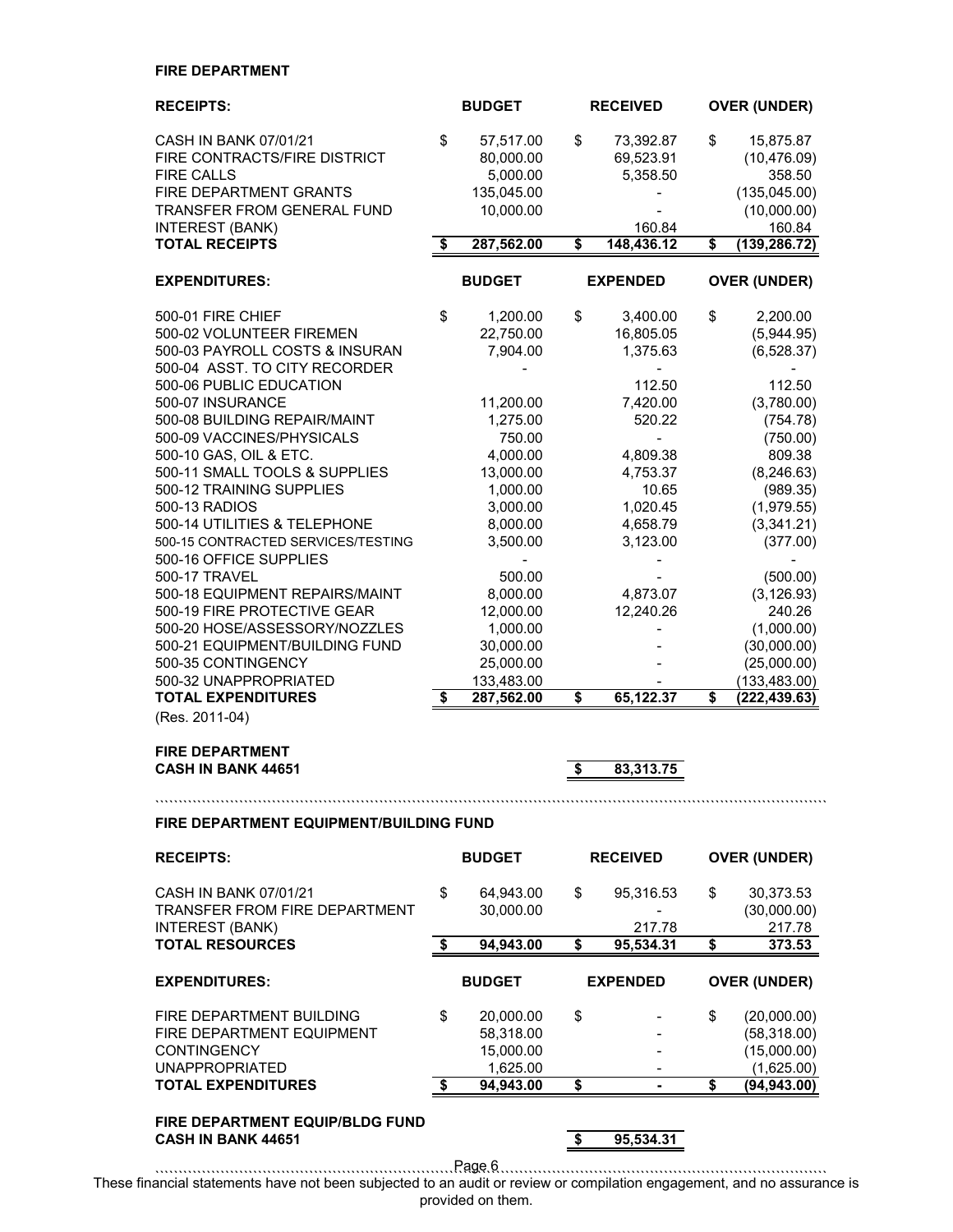## **WATER UTILITY FUND**

| <b>RECEIPTS:</b>                                       | <b>BUDGET</b>      | <b>RECEIVED</b>  | <b>OVER (UNDER)</b>  |
|--------------------------------------------------------|--------------------|------------------|----------------------|
| CASH IN BANK 07/01/21                                  | \$<br>97,515.00    | \$<br>170,049.84 | \$<br>72,534.84      |
| <b>INTEREST (BANK)</b>                                 | 4,000.00           | 453.20           | (3,546.80)           |
| <b>USER FEES</b>                                       | 300,000.00         | 283,802.54       | (16, 197.46)         |
| <b>CONNECTION FEES</b>                                 | 21,000.00          | 7,016.60         | (13,983.40)          |
| <b>GRANTS</b>                                          |                    |                  |                      |
| <b>LATE FEES</b>                                       | 600.00             | 222.20           | (377.80)             |
| REIMBURSEMENTS/OTHER                                   | 50.00              | 200.20           | 150.20               |
| LOAN - SAFE WATER DRINKING LOAN                        | 2,400,000.00       |                  | (2,400,000.00)       |
| <b>TRANSFER FROM GENERAL</b>                           |                    |                  |                      |
| TRANS FROM WATER PROJ USER FEE                         | 120,000.00         |                  | (120,000.00)         |
| <b>TOTAL RECEIPTS</b>                                  | \$<br>2,943,165.00 | \$<br>461,744.58 | \$ (2,361,420.42)    |
|                                                        |                    |                  |                      |
| <b>EXPENDITURES:</b>                                   | <b>BUDGET</b>      | <b>EXPENDED</b>  | <b>OVER (UNDER)</b>  |
| 600-01 RECORDER                                        | \$<br>10,500.00    | \$<br>6,143.66   | \$<br>(4,356.34)     |
| 600-02 PUBLIC WORKS SUPERVISOR                         | 20,000.00          | 17,624.28        | (2,375.72)           |
| 600-03 OTHER LABOR                                     | 21,750.00          | 17,593.13        | (4, 156.87)          |
| 600-03A ON CALL                                        | 4,200.00           | 3,074.67         | (1, 125.33)          |
| 600-04 PAYROLL COSTS                                   | 17,243.00          | 16,635.36        | (607.64)             |
| 600-05 TELEPHONE                                       | 1,800.00           | 7,082.15         | 5,282.15             |
| 600-06 POSTAGE & SHIPPING                              | 2,200.00           | 200.00           | (2,000.00)           |
| 600-07 LEGAL & PROFESSIONAL                            | 15,000.00          | 6,000.00         | (9,000.00)           |
| 600-08 ORDINANCE PUB & NEWSLETTEF                      | 3,250.00           |                  | (3,250.00)           |
| 600-09 AUDITOR                                         | 4,000.00           |                  | (4,000.00)           |
| 600-10 INSURANCE                                       | 11,200.00          | 7,420.00         | (3,780.00)           |
| 600-11 MATERIAL, SUPPLY & MISC.                        | 15,000.00          | 9,883.32         | (5, 116.68)          |
| 600-12 POWER/CHLORINATING/PHONE                        | 22,500.00          | 16,753.31        | (5,746.69)           |
| 600-13 HIRED EQUIPMENT/TRAVEL                          | 3,500.00           |                  | (3,500.00)           |
| 600-14 TRAINING/SCHOOL UPDATE                          | 4,000.00           | 1,925.79         | (2,074.21)           |
| 600-15 GAS/OIL/MISC. (20%)                             | 4,000.00           | 1,024.86         | (2,975.14)           |
| 600-16 EQUIP/REPAIR/MAINT (50%)                        | 24,000.00          | 16,301.01        | (7,698.99)           |
| 600-18 WATER TESTING                                   | 7,600.00           | 3,700.62         | (3,899.38)           |
| 600-19 STREET REPAIR                                   | 4,500.00           | 1,450.00         | (3,050.00)           |
| 600-20 WATER MAINS/FIRE HYDRANTS                       |                    | 3,646.59         | 3,646.59             |
| 600-21 EQUIPMENT                                       |                    |                  |                      |
| 600-24 CAPITAL OUTLAY - MAIN WATER I                   | 220,000.00         |                  | (220,000.00)         |
| 600-25 CAPITAL OUTLAY - WEST END IMP                   |                    | 52,153.22        | 52,153.22            |
| 600-22 WATER LEASE                                     | 1,500.00           |                  | (1,500.00)           |
| 600-30 TO LOAN DEBT SVS SO3012                         | 98,616.00          | 98,616.00        |                      |
| 600-31 TO EQUIPMENT FUND                               | 5,000.00           |                  | (5,000.00)           |
| 600-34 TO WATER BOND 94                                | 61,709.00          |                  | (61,709.00)          |
| TO STREET USER FEE/PAVING                              | 2,500.00           |                  | (2,500.00)           |
| 600-35 CONTINGENCY                                     | 15,000.00          |                  | (15,000.00)          |
| <b>UNAPPROPRIATED</b>                                  | 2,342,597.00       |                  | (2,342,597.00)       |
| <b>TOTAL EXPENDITURES</b>                              | 2,943,165.00       | \$<br>287,227.97 | \$<br>(2,655,937.03) |
|                                                        |                    |                  |                      |
| <b>WATER UTILITY FUND</b><br><b>CASH IN BANK 44651</b> |                    | \$<br>174,516.61 |                      |
|                                                        |                    |                  |                      |

Page 7 These financial statements have not been subjected to an audit or review or compilation engagement, and no assurance is provided on them.

````````````````````````````````````````````````````````````````````````````````````````````````````````````````````````````````````````````````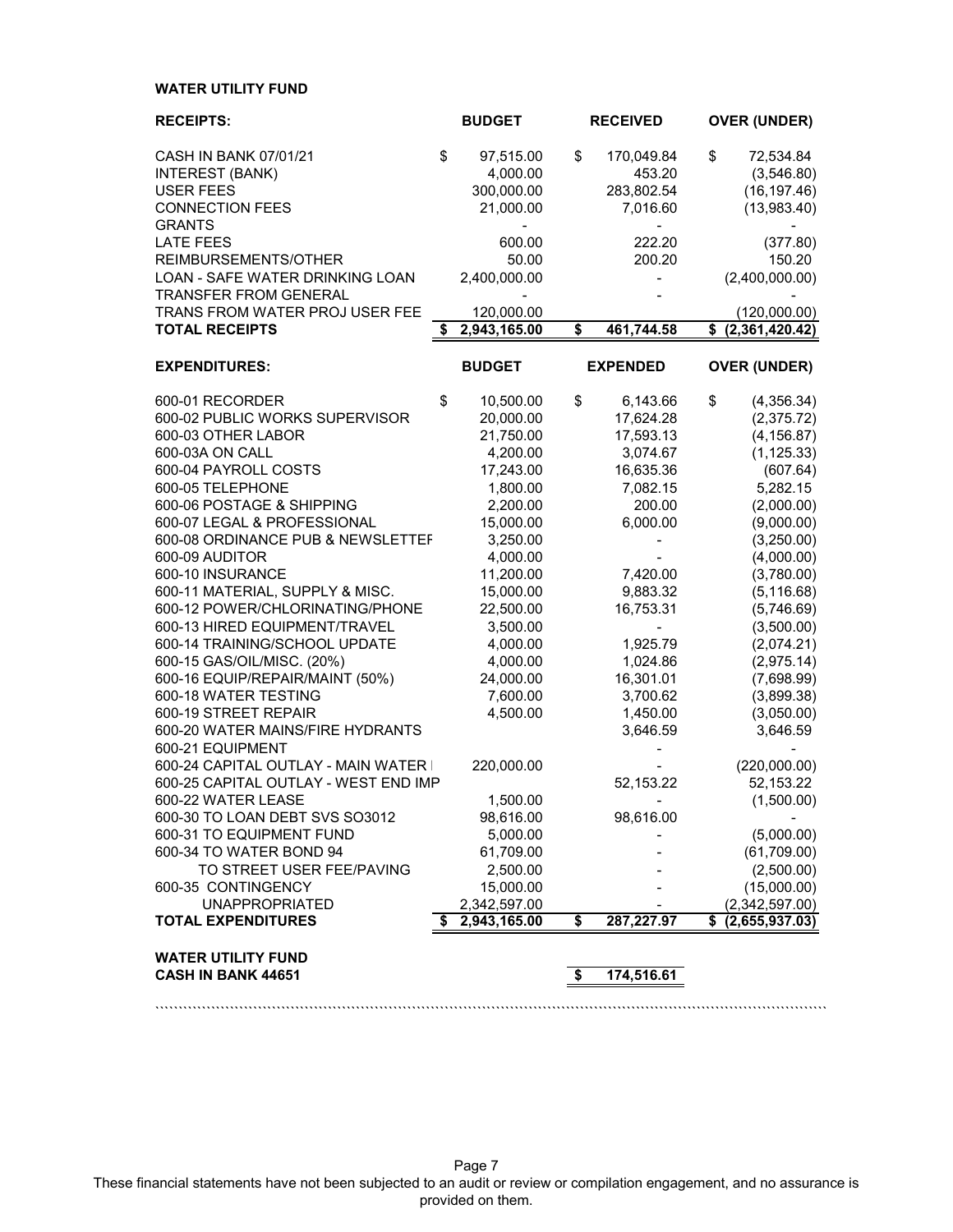### **WATER PROJECT USER FEE - SPECIAL REVENUE FUND**

| <b>RECEIPTS:</b>                                                                  | <b>BUDGET</b>                 | <b>RECEIVED</b>                         | <b>OVER (UNDER)</b>                    |
|-----------------------------------------------------------------------------------|-------------------------------|-----------------------------------------|----------------------------------------|
| CASH IN BANK 07/01/21<br><b>WATER PROJECT USER FEES</b><br><b>INTEREST (BANK)</b> | \$<br>117.929.00<br>39,000.00 | \$<br>125.009.20<br>33,986.21<br>318.60 | \$<br>7,080.20<br>(5,013.79)<br>318.60 |
| <b>TOTAL RECEIPTS</b>                                                             | 156,929.00                    | \$<br>159,314.01                        | \$<br>2,385.01                         |
|                                                                                   |                               |                                         |                                        |
| <b>EXPENDITURES:</b>                                                              | <b>BUDGET</b>                 | <b>EXPENDED</b>                         | <b>OVER (UNDER)</b>                    |
| 625-01 WATER PROJECT                                                              | \$<br>117.929.00              | \$                                      | \$                                     |
| 625-30 UNAPPROPRIATED                                                             | 39,000.00                     |                                         | (117, 929.00)<br>(39,000.00)           |
| <b>TOTAL EXPENDITURES</b>                                                         | 156,929.00                    | \$                                      | (156,929.00)                           |

````````````````````````````````````````````````````````````````````````````````````````````````````````````````````````````````````````````````

**CASH IN BANK 44651 159,314.01 \$** 

````````````````````````````````````````````````````````````````````````````````````````````````````````````````````````````````````````````````

### **WATER LOAN DEBT SERVICE - SO3012**

| <b>RECEIPTS:</b>                                                                      |      | <b>BUDGET</b>                  | <b>RECEIVED</b>                      |    | <b>OVER (UNDER)</b>               |
|---------------------------------------------------------------------------------------|------|--------------------------------|--------------------------------------|----|-----------------------------------|
| CASH IN BANK 07/01/21<br><b>INTEREST (BANK)</b><br><b>TRANSFER FROM WATER UTILITY</b> | \$   | 95.00<br>98,616.00             | \$<br>272.46<br>(87.32)<br>98,616.00 | \$ | 177.46<br>(87.32)                 |
| <b>TOTAL RECEIPTS</b>                                                                 | £.   | 98,711.00                      | \$<br>98,801.14                      | S  | 90.14                             |
| <b>EXPENDITURES</b>                                                                   |      | <b>BUDGET</b>                  | <b>EXPENDED</b>                      |    | <b>OVER (UNDER)</b>               |
| 940-20 PRINCIPAL PAYMENT<br>940-21 INTEREST PAYMENT<br>940-22 UNAPPROPRIATED          | \$   | 67,721.00<br>30,986.00<br>4.00 | \$<br>75,803.51<br>22,812.91         | \$ | 8,082.51<br>(8, 173.09)<br>(4.00) |
| <b>TOTAL EXPENDITURES</b>                                                             | - \$ | 98.711.00                      | 98,616.42                            | \$ | (94.58)                           |
| <b>WATER LOAN DEBT SERVICE - SO3012</b><br><b>CASH IN BANK 44651</b>                  |      |                                | \$<br>184.72                         |    |                                   |

Page 8 These financial statements have not been subjected to an audit or review or compilation engagement, and no assurance is provided on them.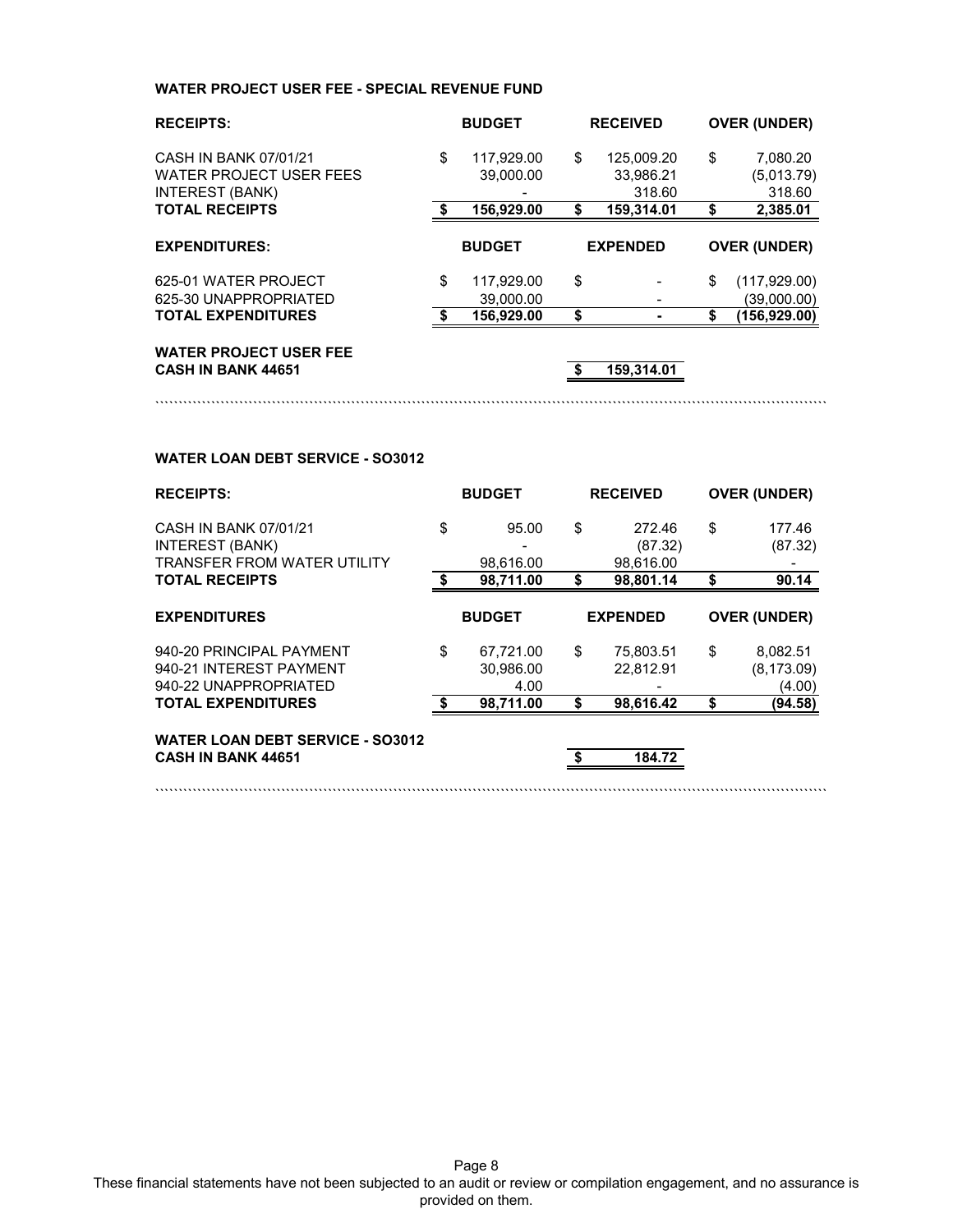## **SEWER UTILITY FUND**

| <b>RECEIPTS:</b>                                                  | <b>BUDGET</b>         | <b>RECEIVED</b>          | <b>OVER (UNDER)</b>       |
|-------------------------------------------------------------------|-----------------------|--------------------------|---------------------------|
| <b>CASH IN BANK 07/01/21</b>                                      | \$<br>66,876.00       | \$<br>272,601.36         | \$<br>205,725.36          |
| <b>INTEREST (BANK)</b>                                            | 4,100.00              | 765.27                   | (3,334.73)                |
| <b>USER FEES</b>                                                  | 227,300.00            | 220,816.46               | (6,483.54)                |
| <b>CONNECTION FEES</b><br><b>GRANTS</b>                           | 21,000.00             | 7,192.50                 | (13,807.50)               |
| <b>LATE FEES</b>                                                  | 2,500.00              | 76.16                    | (2,423.84)                |
| REIMBURSEMENT/OTHER                                               | 50.00                 |                          | (50.00)                   |
| LOAN - USDA & DEQ                                                 |                       |                          |                           |
| <b>TRANSFER FROM GENERAL</b>                                      |                       |                          |                           |
| TRANS FROM SEWER PROJ USER FEE<br><b>TOTAL RECEIPTS</b>           | 120,000.00            | 501,451.75               |                           |
|                                                                   | \$<br>441,826.00      | \$                       | \$<br>179,625.75          |
| <b>EXPENDITURES:</b>                                              | <b>BUDGET</b>         | <b>EXPENDED</b>          | <b>OVER (UNDER)</b>       |
| 700-01 RECORDER                                                   | \$<br>10,500.00       | \$<br>6,143.66           | \$<br>(4,356.34)          |
| 700-02 PUBLIC WORKS SUPERVISOR                                    | 20,000.00             | 8,393.59                 | (11,606.41)               |
| 700-03 OTHER HELP/CITY STAFF                                      | 21,750.00             | 5,821.52                 | (15,928.48)               |
| 700-04 PAYROLL COSTS                                              | 17,243.00             | 4,273.00                 | (12,970.00)               |
| 700-05 ON CALL                                                    | 4,200.00              | 7,916.59                 | 3,716.59                  |
| 700-06 ORDINANCE PUB & NEWSLETTEF                                 | 3,500.00              |                          | (3,500.00)                |
| 700-07 TRAINING & SCHOOL                                          | 1,500.00              | 727.19                   | (772.81)                  |
| 700-08 TELEPHONE                                                  | 1,800.00              | 1,864.43                 | 64.43                     |
| 700-09 POSTAGE & SHIPPING<br>700-10 AUDITOR                       | 2,200.00<br>3,500.00  |                          | (2,200.00)<br>(3,500.00)  |
| 700-11 MATERIAL, SUPPLY & MISC.                                   | 7,000.00              | 1,260.76                 | (5,739.24)                |
| 700-12 INSURANCE                                                  | 11,200.00             | 7,420.00                 | (3,780.00)                |
| 700-13 LEGAL & PROFESSIONAL                                       | 5,000.00              | 5,000.00                 |                           |
| 700-14 HIRED EQUIPMENT                                            | 5,000.00              | 547.50                   | (4,452.50)                |
| 700-15 GAS & OIL (10%) MAINT                                      | 2,500.00              | 730.09                   | (1,769.91)                |
| 700-16 INFILTRAT. INFLOW CONT                                     | 2,500.00              | $\overline{\phantom{0}}$ | (2,500.00)                |
| 700-17 EQUIP/REPAIR/MAINT                                         | 10,000.00             | 633.21                   | (9,366.79)                |
| 700-19 EQUIPMENT                                                  | 10,000.00             | 212.92                   | (9,787.08)                |
| 700-23 USER FEE TO TREATMENT PLANT EQUIP. REPLA                   |                       |                          |                           |
| 700-28 TREATMENT UPGRADE PROJECT                                  |                       |                          |                           |
| 700-29 WEST END INDUST EXPANSION                                  |                       |                          |                           |
| 700-30 TREATMENT PLANT EQUIP SINKII                               | 1,000.00              |                          | (1,000.00)                |
| 700-31 JT SEWER FACILITY OPERATION                                | 63,000.00             | 63,000.00                |                           |
| 700-32 TRANSFER TO EQUIPMENT FUND                                 | 5,000.00              |                          | (5,000.00)<br>(65,000.00) |
| 700-35 TRANSFER TO OEDD LOAN FUND<br>TRANS TO STREET USER FEE PAN | 65,000.00<br>2,500.00 |                          | (2,500.00)                |
| 700-35 CONTINGENCY                                                | 3,500.00              |                          | (3,500.00)                |
| 700-36 UNAPPROPRIATED                                             | 162,433.00            |                          | (162, 433.00)             |
| <b>TOTAL EXPENDITURES</b>                                         | \$<br>441,826.00      | \$<br>113,944.46         | \$<br>(327, 881.54)       |
|                                                                   |                       |                          |                           |
| <b>SEWER UTILITY FUND</b><br>CASH IN BANK 44651                   |                       | \$<br>387,507.29         |                           |
|                                                                   |                       |                          |                           |

Page 9 These financial statements have not been subjected to an audit or review or compilation engagement, and no assurance is provided on them.

**````````````````````````````````````````````````````````````````````````````````````````````````````````````````````````````````````````````````**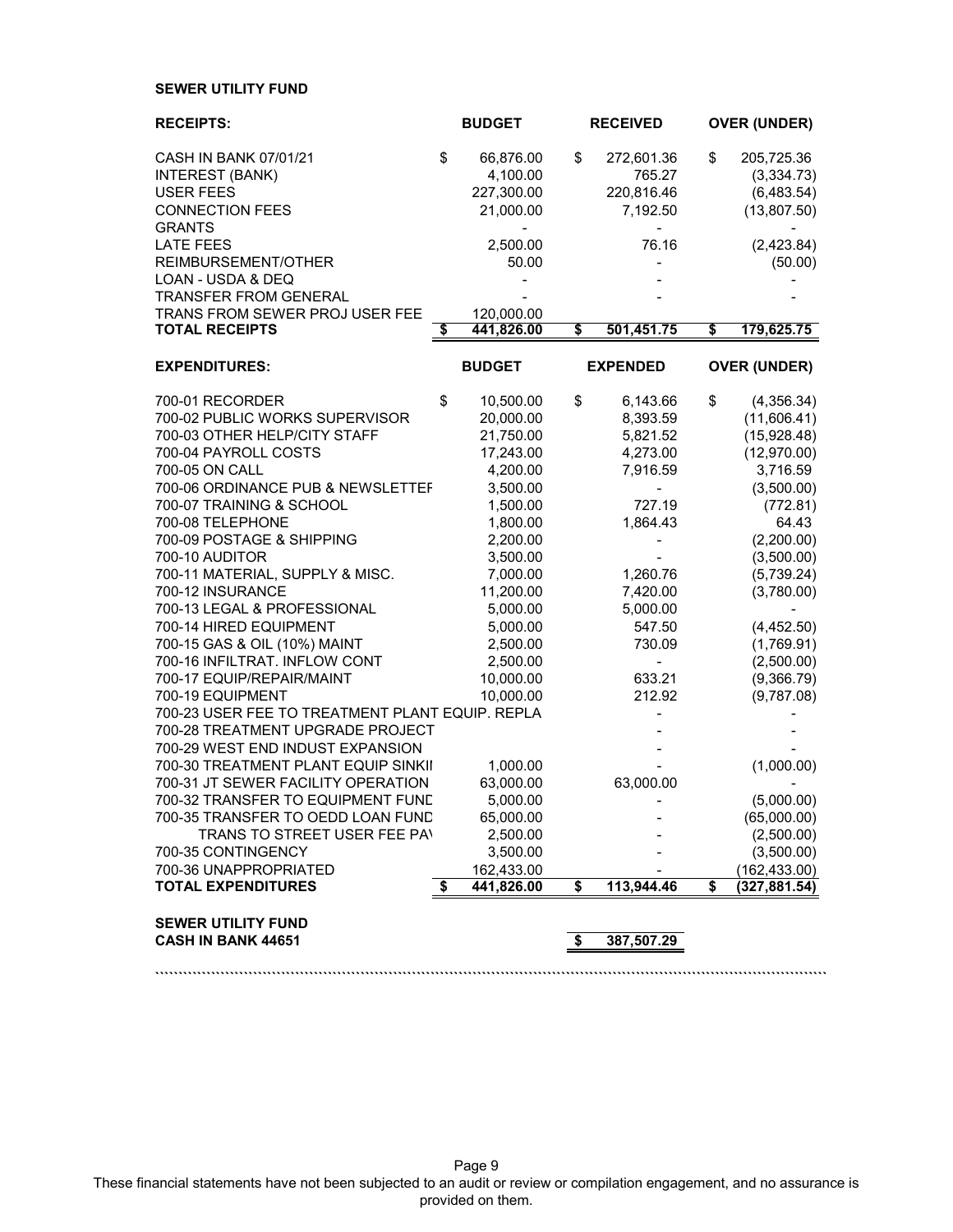### **SEWER PROJECT USER FEE - SPECIAL REVENUE FUND**

| <b>RECEIPTS:</b>                                             |    | <b>BUDGET</b>           |    | <b>RECEIVED</b>                   | <b>OVER (UNDER)</b>                    |
|--------------------------------------------------------------|----|-------------------------|----|-----------------------------------|----------------------------------------|
| CASH IN BANK 07/01/21<br>USER FEES<br><b>INTEREST (BANK)</b> | \$ | 116,788.00<br>39,000.00 | \$ | 124,055.77<br>32,660.13<br>315.00 | \$<br>7,267.77<br>(6,339.87)<br>315.00 |
| <b>TOTAL RECEIPTS</b>                                        | £. | 155,788.00              | S  | 157.030.90                        | \$<br>1,242.90                         |
| <b>EXPENDITURES:</b>                                         |    | <b>BUDGET</b>           |    | <b>EXPENDED</b>                   | <b>OVER (UNDER)</b>                    |
| 725-01 SEWER PROJECT                                         | \$ |                         | \$ |                                   | \$                                     |
| 725-25 TRANS TO SEWER FUND                                   | \$ | 116.788.00              |    |                                   |                                        |
| 725-26 CONTINGENCY                                           |    |                         |    |                                   |                                        |
| 725-30 UNAPPROPRIATED                                        |    | 39,000.00               |    |                                   | (39,000.00)                            |
| <b>TOTAL EXPENDITURES</b>                                    |    | 155,788.00              |    |                                   | (39,000.00)                            |

**````````````````````````````````````````````````````````````````````````````````````````````````````````````````````````````````````````````````**

#### **SEWER PROJECT USER FEE CASH IN BANK 44651 157,030.90**

### **STATE TAX STREET FUND**

| <b>RECEIPTS:</b>                                                                                                                                                                                                                                                                                                                                                                                                                                                                                      |          | <b>BUDGET</b>                                                                                                                                                                     |          | <b>RECEIVED</b>                                                                                                                                                |          | <b>OVER (UNDER)</b>                                                                                                                                                                    |
|-------------------------------------------------------------------------------------------------------------------------------------------------------------------------------------------------------------------------------------------------------------------------------------------------------------------------------------------------------------------------------------------------------------------------------------------------------------------------------------------------------|----------|-----------------------------------------------------------------------------------------------------------------------------------------------------------------------------------|----------|----------------------------------------------------------------------------------------------------------------------------------------------------------------|----------|----------------------------------------------------------------------------------------------------------------------------------------------------------------------------------------|
| <b>CASH IN BANK 07/01/21</b><br><b>STATE APPORTIONMENT</b><br><b>STATE REVENUE SHARING</b><br>DUMP AT GRAVEL PIT<br><b>GRAVEL PIT (LEASE)</b><br>STATE ALLOTMENT SCA GRANT<br><b>TRANSFER FROM GENERAL</b>                                                                                                                                                                                                                                                                                            | \$       | 141,184.00<br>86,000.00<br>9,500.00<br>100.00<br>2,400.00<br>200,000.00                                                                                                           | \$       | 183,804.31<br>64,246.15<br>2,400.00                                                                                                                            | \$       | 42,620.31<br>(21, 753.85)<br>(9,500.00)<br>2,300.00<br>(2,400.00)<br>(200,000.00)                                                                                                      |
| <b>INTEREST (BANK)</b><br><b>TOTAL RECEIPTS</b>                                                                                                                                                                                                                                                                                                                                                                                                                                                       | \$       | 439,184.00                                                                                                                                                                        | \$       | 187.11<br>250,637.57                                                                                                                                           | \$       | 187.11<br>(188, 733.54)                                                                                                                                                                |
| <b>EXPENDITURES:</b>                                                                                                                                                                                                                                                                                                                                                                                                                                                                                  |          | <b>BUDGET</b>                                                                                                                                                                     |          | <b>EXPENDED</b>                                                                                                                                                |          | <b>OVER (UNDER)</b>                                                                                                                                                                    |
| 750-01 RECORDER<br>750-02 PUBLIC WORKS SUPERVISOR<br>750-03 LABOR PUBLIC WORKS<br>750-04 PAYROLL COSTS<br>750-09 LEGAL & PROFESSIONAL<br>750-10 STREET LIGHTS<br>750-11 MATERIAL, SUPPLY & MISC<br>750-13 GAS, OIL & MISC (70%)<br>750-14 STREET SIGNS<br>750-15 DUST ABATEMENT<br>750-19 EQUIP REPAIR/MAINT (50%)<br>750-20 STREET REPAIR/PAVING<br>750-21 GRANT MATERIAL & SERVICES<br>750-22 STATE ALLOTMENT GRANT<br>750-23 STIMULUS GRANTS<br>750-32 UNAPPROPRIATED<br><b>TOTAL EXPENDITURES</b> | \$<br>\$ | 10,500.00<br>20,000.00<br>21,750.00<br>17,243.00<br>5,000.00<br>11,000.00<br>5,000.00<br>7,500.00<br>1,250.00<br>12,500.00<br>10,000.00<br>200,000.00<br>117,441.00<br>439,184.00 | \$<br>\$ | 5,228.77<br>16,235.50<br>17,536.37<br>15,411.72<br>957.50<br>8,903.34<br>2,989.64<br>2,024.93<br>1,250.00<br>12,039.99<br>4,096.49<br>166,858.97<br>253,533.22 | \$<br>\$ | (5,271.23)<br>(3,764.50)<br>(4,213.63)<br>(1,831.28)<br>(4,042.50)<br>(2,096.66)<br>(2,010.36)<br>(5,475.07)<br>(460.01)<br>(5,903.51)<br>(33, 141.03)<br>(117,441.00)<br>(185,650.78) |
| <b>STATE TAX STREET FUND</b><br><b>CASH IN BANK 44651</b>                                                                                                                                                                                                                                                                                                                                                                                                                                             |          |                                                                                                                                                                                   | \$       | (2,895.65)                                                                                                                                                     |          |                                                                                                                                                                                        |

Page 10

````````````````````````````````````````````````````````````````````````````````````````````````````````````````````````````````````````````````

These financial statements have not been subjected to an audit or review or compilation engagement, and no assurance is provided on them.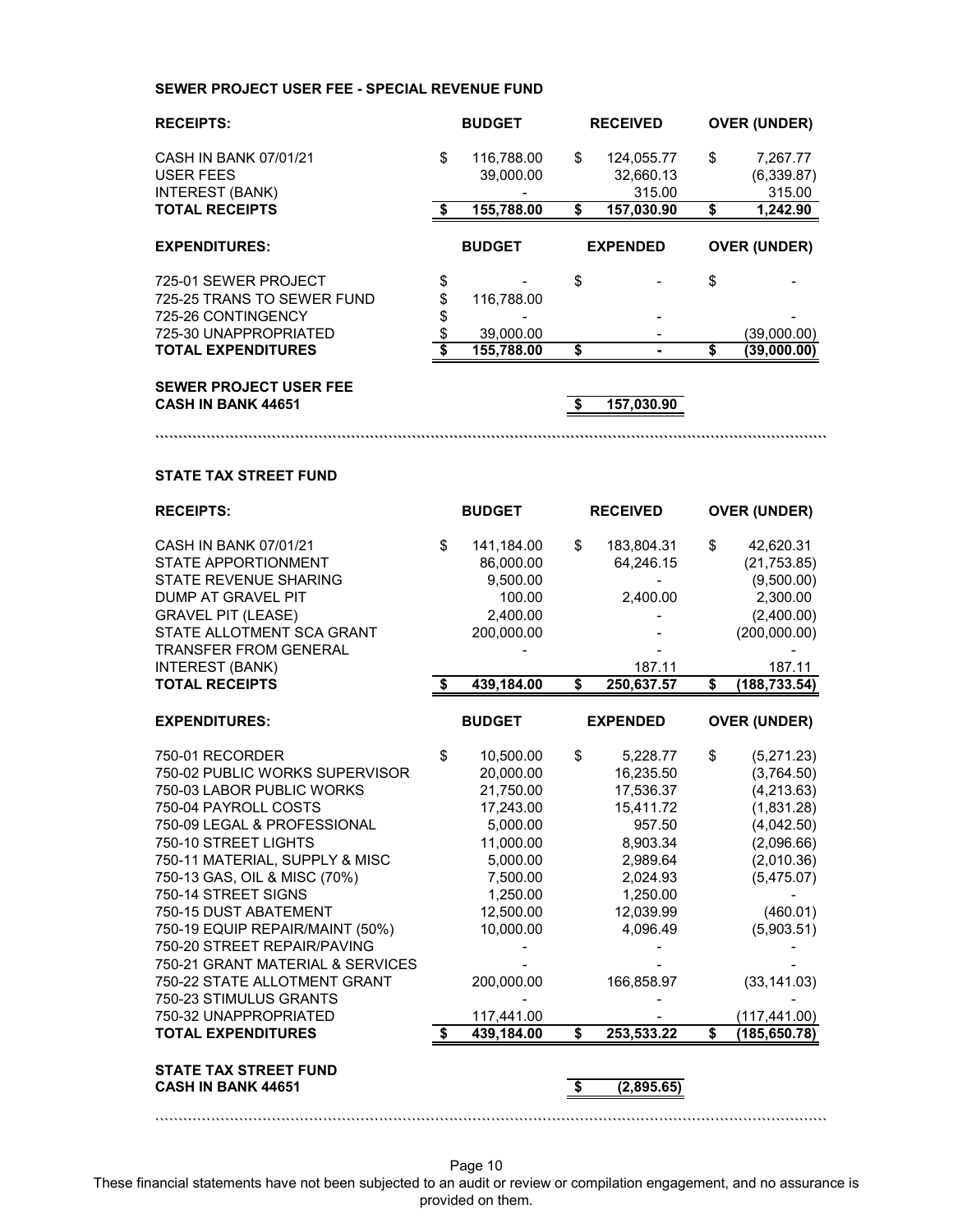## **STREET USER FEE - SPECIAL REVENUE FUND**

| <b>RECEIPTS:</b>                                                   | <b>BUDGET</b>        | <b>RECEIVED</b>    |                                      | <b>OVER (UNDER)</b>      |
|--------------------------------------------------------------------|----------------------|--------------------|--------------------------------------|--------------------------|
| CASH IN BANK 07/01/21                                              | \$<br>64,000.00      | \$<br>29,884.93    | \$                                   | (34, 115.07)             |
| <b>STREET USER FEES</b>                                            | 78,000.00            | 71,057.90          |                                      | (6,942.10)               |
| <b>INTEREST (BANK)</b>                                             |                      | 135.57             |                                      | 135.57                   |
| TRANS FROM GENERAL FUND                                            | 11,000.00            |                    |                                      | (11,000.00)              |
| TRANS FROM SEWER FUND                                              | 2,500.00             |                    |                                      | (2,500.00)               |
| <b>TRANS FROM WATER FUND</b>                                       | 2,500.00             |                    |                                      | (2,500.00)               |
| <b>TOTAL RECEIPTS</b>                                              | \$<br>158,000.00     | \$<br>101,078.40   | $\overline{\boldsymbol{\mathsf{s}}}$ | (40, 921.60)             |
| <b>EXPENDITURES:</b>                                               | <b>BUDGET</b>        | <b>EXPENDED</b>    |                                      | <b>OVER (UNDER)</b>      |
| 775-01 TRANSFER TO C. BANK LOAN                                    | \$<br>106,000.00     | \$<br>50,000.00    | \$                                   | (56,000.00)              |
| <b>CONTINGENCY</b>                                                 |                      |                    | \$                                   |                          |
| <b>UNAPPROPRIATED</b>                                              | 52,000.00            |                    | \$                                   | (52,000.00)              |
| <b>TOTAL EXPENDITURES</b>                                          | \$<br>158,000.00     | \$<br>50,000.00    | \$                                   | (108,000.00)             |
| <b>STREET USER FEE FUND</b>                                        |                      |                    |                                      |                          |
| CASH IN BANK 44651                                                 |                      | \$<br>51,078.40    |                                      |                          |
|                                                                    |                      |                    |                                      |                          |
|                                                                    |                      |                    |                                      |                          |
| <b>JOINT SEWER FACILITIES</b>                                      | <b>BUDGET</b>        | <b>RECEIVED</b>    |                                      | <b>OVER (UNDER)</b>      |
| CASH IN BANK 07/01/21                                              | \$<br>193,930.00     | \$<br>147,909.68   | \$                                   | (46,020.32)              |
| <b>INTEREST (BANK)</b>                                             | 750.00               | 200.34             |                                      | (549.66)                 |
| WALLOWA SERVICE DISTRICT (37%)                                     | 37,000.00            | 21,794.51          |                                      | (15, 205.49)             |
| CITY OF JOSEPH (63%)                                               | 63,000.00            | 63,000.00          |                                      |                          |
| RAHN'S/CB'S DUMPING FEES                                           | 1,600.00             | 3,510.00           |                                      | 1,910.00                 |
| DEQ LOAN                                                           | 3,800,000.00         |                    |                                      | (3,800,000.00)           |
|                                                                    |                      |                    |                                      |                          |
| <b>TOTAL RECEIPTS</b>                                              | \$<br>4,096,280.00   | \$<br>236,414.53   |                                      | \$ (3,859,865.47)        |
| <b>EXPENDITURES:</b>                                               | <b>BUDGET</b>        | <b>EXPENDED</b>    |                                      | <b>OVER (UNDER)</b>      |
| 1000-01 RECORDER                                                   | \$<br>10,500.00      | \$<br>6,143.66     | \$                                   | (4,356.34)               |
| 1000-02 PUBLIC WORKS SUPERVISOR                                    | 20,000.00            | 18,223.30          |                                      | (1,776.70)               |
| 1000-03 LABOR                                                      | 21,750.00            | 19,372.09          |                                      | (2,377.91)               |
| 1000-04 PAYROLL COSTS                                              | 17,243.00            | 16,032.29          |                                      | (1,210.71)               |
| 1000-05 ON CALL                                                    | 4,200.00             | 3,074.67           |                                      | (1, 125.33)              |
| 1000-07 RENT IRRIGATION FIELD                                      | 3,750.00             |                    |                                      | (3,750.00)               |
| 1000-08 RENT PROPERTY SLUDGE                                       | 1,500.00             |                    |                                      | (1,500.00)               |
| 1000-09 PERMIT                                                     | 2,500.00             |                    |                                      | (2,500.00)               |
| 1000-10 TELEPHONE                                                  | 750.00               |                    |                                      | (750.00)                 |
| 1000-11 FUTURE LAGOON CLEANING                                     | 12,000.00            |                    |                                      | (12,000.00)              |
| 1000-12 AUDITOR (10%)                                              | 850.00               |                    |                                      | (850.00)                 |
| 1000-13 INSURANCE (10%)                                            | 5,180.00             | 5,180.00<br>412.20 |                                      |                          |
| 1000-14 TRAIN & SCHOOL UPDATE<br>1000-15 MATERIAL, SUPPLIES, MISC. | 3,000.00<br>5,000.00 | 2,060.23           |                                      | (2,587.80)<br>(2,939.77) |
| 1000-16 POWER                                                      | 23,000.00            | 14,995.14          |                                      | (8,004.86)               |
| 1000-17 CHLORINATION/TESTING                                       | 12,500.00            | 7,440.49           |                                      | (5,059.51)               |
| 1000-18 EQUIP COSTS/VEH. MAINT.                                    | 16,000.00            | 7,202.62           |                                      | (8,797.38)               |
| 1000-19 DEQ REQUIRED UPGRADES                                      | 380,000.00           | 187,191.38         |                                      | (192,808.62)             |
| 1000-20 PROJECTS                                                   |                      |                    |                                      |                          |
| 1000-36 UNAPPROPRIATED                                             | 3,556,557.00         |                    |                                      | (3,556,557.00)           |
| <b>TOTAL EXPENDITURES</b>                                          | \$<br>4,096,280.00   | \$<br>287,328.07   | \$                                   | (3,808,951.93)           |
| <b>JOINT SEWER FACILITIES</b>                                      |                      |                    |                                      |                          |
| <b>CASH IN BANK 44651</b>                                          |                      | \$<br>(50, 913.54) |                                      |                          |

These financial statements have not been subjected to an audit or review or compilation engagement, and no assurance is provided on them.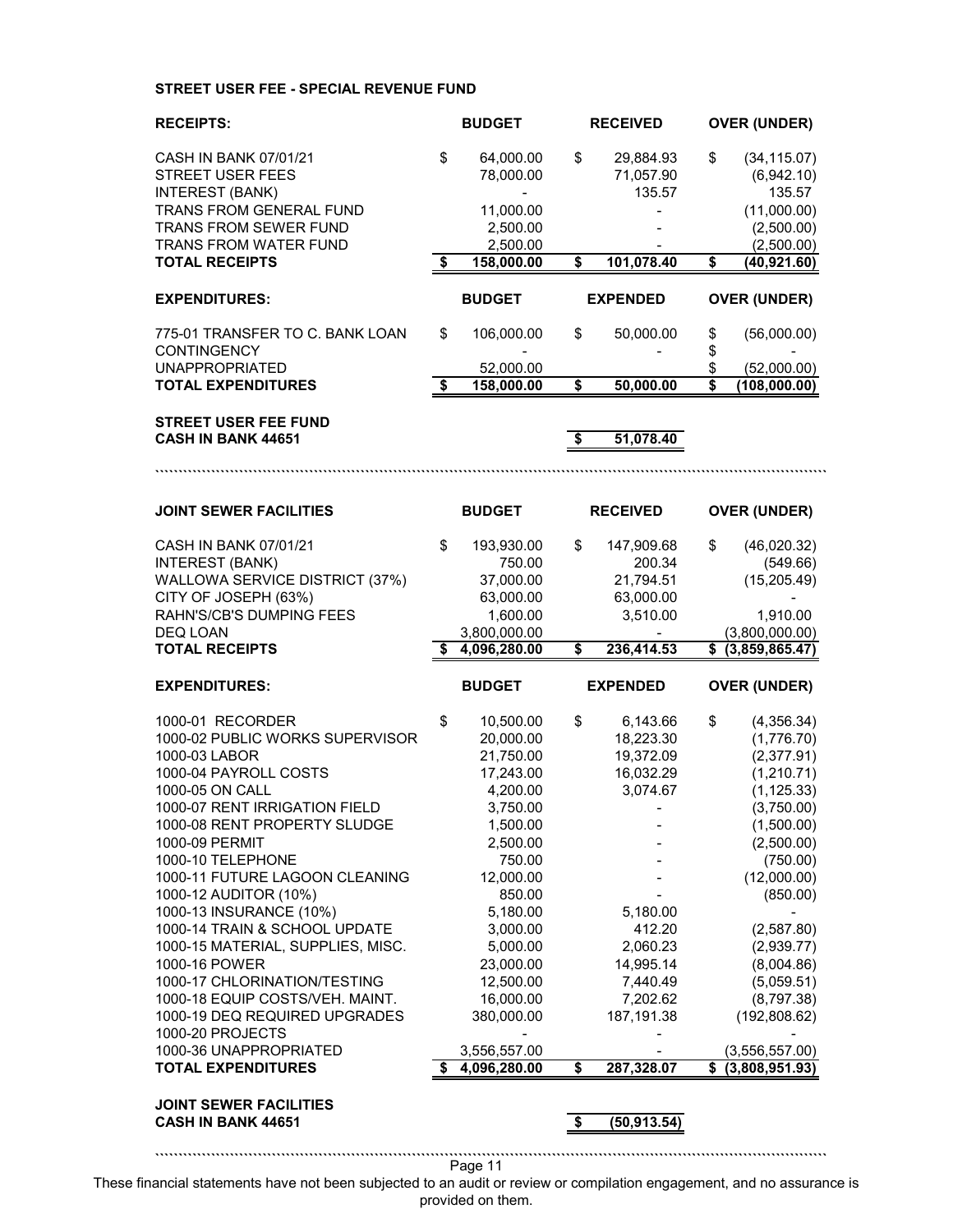## **TREATMENT PLANT EQUIP REPLAC**

| <b>RECEIPTS:</b>                                                                          | <b>BUDGET</b>                                            | <b>RECEIVED</b>                        | <b>OVER (UNDER)</b>                                     |
|-------------------------------------------------------------------------------------------|----------------------------------------------------------|----------------------------------------|---------------------------------------------------------|
| CASH IN BANK 07/01/21<br><b>INTEREST (BANK)</b><br><b>WALLOWA COUNTY SERVICE DISTRICT</b> | \$<br>132,652.00<br>575.00<br>1,000.00                   | \$<br>132,423.06<br>302.57             | \$<br>(228.94)<br>(272.43)<br>(1,000.00)                |
| TRANSFER FROM SEWER UTILITY<br><b>TRANSFER FROM SEWER USER FEES</b>                       | 1,000.00<br>39,000.00                                    |                                        | (1,000.00)<br>(39,000.00)                               |
| <b>TOTAL RECEIPTS</b>                                                                     | \$<br>174,227.00                                         | \$<br>132,725.63                       | \$<br>(41, 501.37)                                      |
| <b>EXPENDITURES:</b>                                                                      | <b>BUDGET</b>                                            | <b>EXPENDED</b>                        | <b>OVER (UNDER)</b>                                     |
| 1100-20 EQUIPMENT<br>1100-25 EFFLUENT MAIN LINE & ACCESS<br><b>CONTINGENCY</b>            | \$<br>8,000.00<br>35,000.00                              | \$                                     | \$<br>(8,000.00)<br>(35,000.00)                         |
| 1100-30 UNAPPROPRIATED<br><b>TOTAL EXPENDITURES</b>                                       | \$<br>131,227.00<br>174,227.00                           | \$                                     | \$<br>(131, 227.00)<br>(174, 227.00)                    |
| <b>TREATMENT PLANT EQUIP. REPLAC</b><br><b>CASH IN BANK 44651</b>                         |                                                          | \$<br>132,725.63                       |                                                         |
| <b>EQUIPMENT FUND</b>                                                                     |                                                          |                                        |                                                         |
| <b>RECEIPTS:</b>                                                                          | <b>BUDGET</b>                                            | <b>RECEIVED</b>                        | <b>OVER (UNDER)</b>                                     |
| CASH IN BANK 07/01/21<br><b>INTEREST (BANK)</b><br><b>OTHER</b>                           | \$<br>176,337.00<br>1,150.00<br>$\overline{\phantom{0}}$ | \$<br>166,053.07<br>379.41<br>1,265.00 | \$<br>(10, 283.93)<br>(770.59)                          |
| <b>TRANSFER FROM WATER UTILITY</b><br><b>TRANSFER FROM SEWER UTILITY</b>                  | 5,000.00<br>5,000.00                                     |                                        | (5,000.00)<br>(5,000.00)                                |
| <b>TOTAL RECEIPTS</b>                                                                     | \$<br>187,487.00                                         | \$<br>167,697.48                       | \$<br>(21, 054.52)                                      |
| <b>EXPENDITURES:</b>                                                                      | <b>BUDGET</b>                                            | <b>EXPENDED</b>                        | <b>OVER (UNDER)</b>                                     |
| 950-20 EQUIPMENT CITY                                                                     | \$<br>159,200.00<br>28,287.00                            | \$                                     | \$<br>(159, 200.00)                                     |
| 950-30 UNAPPROPRIATED                                                                     |                                                          |                                        | (28, 287.00)<br>(187,487.00)                            |
| <b>TOTAL EXPENDITURES</b>                                                                 | \$<br>187,487.00                                         | \$                                     | \$                                                      |
| <b>EQUIPMENT SINKING FUND</b><br><b>CASH IN BANK 44651</b>                                |                                                          | \$<br>167,697.48                       |                                                         |
|                                                                                           |                                                          |                                        |                                                         |
| USDA RURAL DEVELOPMENT RESERVE                                                            |                                                          |                                        |                                                         |
| <b>RECEIPTS:</b>                                                                          | <b>BUDGET</b>                                            | <b>RECEIVED</b>                        | <b>OVER (UNDER)</b>                                     |
| CASH IN BANK 07/01/21<br><b>INTEREST (BANK)</b><br><b>TRANSFER FROM OTHER FUND</b>        | \$<br>103,097.00<br>150.00<br>-                          | \$<br>102,921.32<br>235.18             | \$<br>(175.68)<br>85.18<br>$\qquad \qquad \blacksquare$ |
| <b>TOTAL RECEIPTS</b>                                                                     | \$<br>103,247.00                                         | \$<br>103,156.50                       | \$<br>(90.50)                                           |
| <b>EXPENDITURES:</b>                                                                      | <b>BUDGET</b>                                            | <b>EXPENDED</b>                        | <b>OVER (UNDER)</b>                                     |
| 615-20 REPAIR/REPLACE FACILITY                                                            | \$<br>101,121.00                                         | \$                                     | \$<br>101,121.00                                        |
| RESERVED FOR FUTURE EXPENDITURE<br><b>TOTAL EXPENDITURES</b>                              | \$<br>2,126.00<br>103,247.00                             | \$                                     | \$<br>(2, 126.00)<br>98,995.00                          |

Page 12

```````````````````````````````````````````````````````````````````````````````````````````````````````````````````````````````````````````````` These financial statements have not been subjected to an audit or review or compilation engagement, and no assurance is provided on them.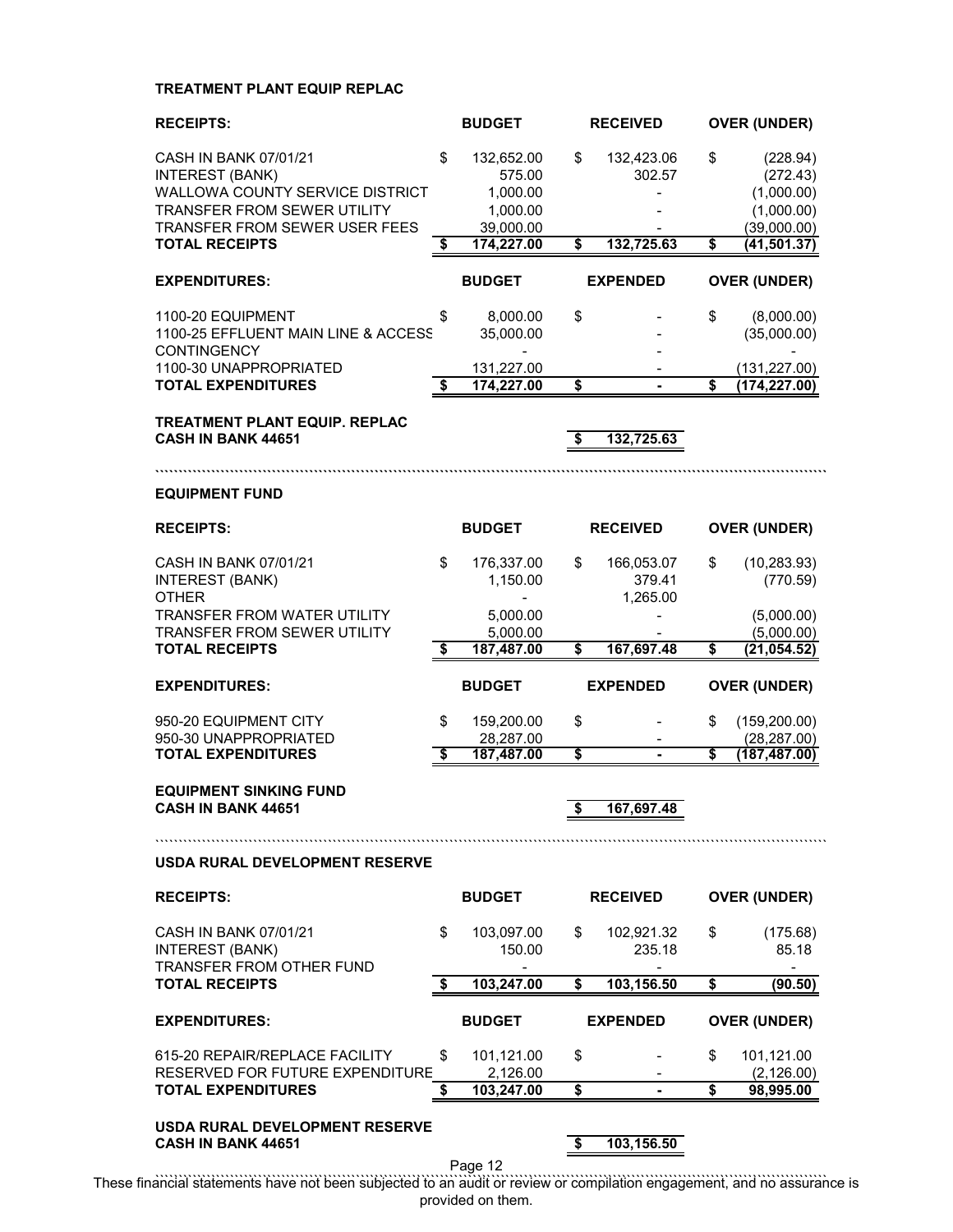**WATER BOND SERIES 1994**

| <b>RECEIPTS:</b>                                                                                                        | <b>BUDGET</b>                        |                                                   |                                      | <b>RECEIVED</b>                  |    | <b>OVER (UNDER)</b>                                       |  |
|-------------------------------------------------------------------------------------------------------------------------|--------------------------------------|---------------------------------------------------|--------------------------------------|----------------------------------|----|-----------------------------------------------------------|--|
| CASH IN BANK 07/01/21<br><b>INTEREST (BANK)</b><br><b>TRANSFER FROM WATER FUND</b>                                      | \$                                   | 330.00<br>300.00<br>61,709.00                     | \$                                   | 494.46<br>1.12                   | \$ | 164.46<br>(298.88)<br>(61,709.00)                         |  |
| <b>TOTAL RECEIPTS</b>                                                                                                   | $\overline{\boldsymbol{\mathsf{s}}}$ | 62,339.00                                         | \$                                   | 495.58                           | \$ | (61, 843.42)                                              |  |
| <b>EXPENDITURES:</b>                                                                                                    |                                      | <b>BUDGET</b>                                     |                                      | <b>EXPENDED</b>                  |    | <b>OVER (UNDER)</b>                                       |  |
| 620-20 BOND PRINCIPAL PAYMENT<br>620-21 BOND INTEREST PAYMENT<br>620-22 UNAPPROPRIATED ENDING BAL                       | \$                                   | 30,472.00<br>31,237.00<br>630.00                  | \$                                   |                                  | \$ | (30, 472.00)<br>(31, 237.00)<br>(630.00)                  |  |
| <b>TOTAL EXPENDITURES</b>                                                                                               | $\overline{\mathbf{s}}$              | 62,339.00                                         | \$                                   |                                  | s  | (62, 339.00)                                              |  |
| <b>WATER BOND SERIES 1994</b><br><b>CASH IN BANK 44651</b>                                                              |                                      |                                                   | $\overline{\boldsymbol{\mathsf{s}}}$ | 495.58                           |    |                                                           |  |
|                                                                                                                         |                                      |                                                   |                                      |                                  |    |                                                           |  |
| OEDD WASTEWATER LOAN FUND                                                                                               |                                      | Loan #G96004a<br>Loan #G96004b                    |                                      |                                  |    |                                                           |  |
| <b>RECEIPTS:</b>                                                                                                        |                                      | <b>BUDGET</b>                                     |                                      | <b>RECEIVED</b>                  |    | <b>OVER (UNDER)</b>                                       |  |
| CASH IN BANK 07/01/21<br><b>INTEREST (BANK)</b><br>PAYMENT FROM WLCSD<br>TRANSFER FROM SEWER FUND                       | \$                                   | 137,579.00<br>30,000.00<br>65,000.00              | \$                                   | 139,478.91<br>283.09<br>3,083.33 | \$ | 1,899.91<br>283.09<br>(26, 916.67)<br>(65,000.00)         |  |
| <b>TOTAL RECEIPTS</b>                                                                                                   | S                                    | 232,579.00                                        | \$                                   | 142,845.33                       | \$ | (89, 733.67)                                              |  |
| <b>EXPENDITURES:</b>                                                                                                    |                                      | <b>BUDGET</b>                                     |                                      | <b>EXPENDED</b>                  |    | <b>OVER (UNDER)</b>                                       |  |
| 1200-20 PRINCIPAL PAYMENT<br>1200-21 INTEREST PAYMENT<br>1200-22 DEQ REQUIRED UPGRADES<br>1200-23 UNAPP. ENDING BALANCE | \$                                   | 66,771.00<br>17,314.00<br>45,000.00<br>103,494.00 | \$                                   | 77,318.91<br>6,767.09            | \$ | 10,547.91<br>(10, 546.91)<br>(45,000.00)<br>(103, 494.00) |  |
| <b>TOTAL EXPENDITURES</b>                                                                                               | $\overline{\mathbf{s}}$              | 232,579.00                                        | $\overline{\mathbf{s}}$              | 84,086.00                        | S  | (148, 493.00)                                             |  |
| <b>OEDD WASTEWATER LOAN FUND</b><br><b>CASH IN BANK 44651</b>                                                           |                                      |                                                   | \$                                   | 58,759.33                        |    |                                                           |  |
|                                                                                                                         |                                      |                                                   |                                      |                                  |    |                                                           |  |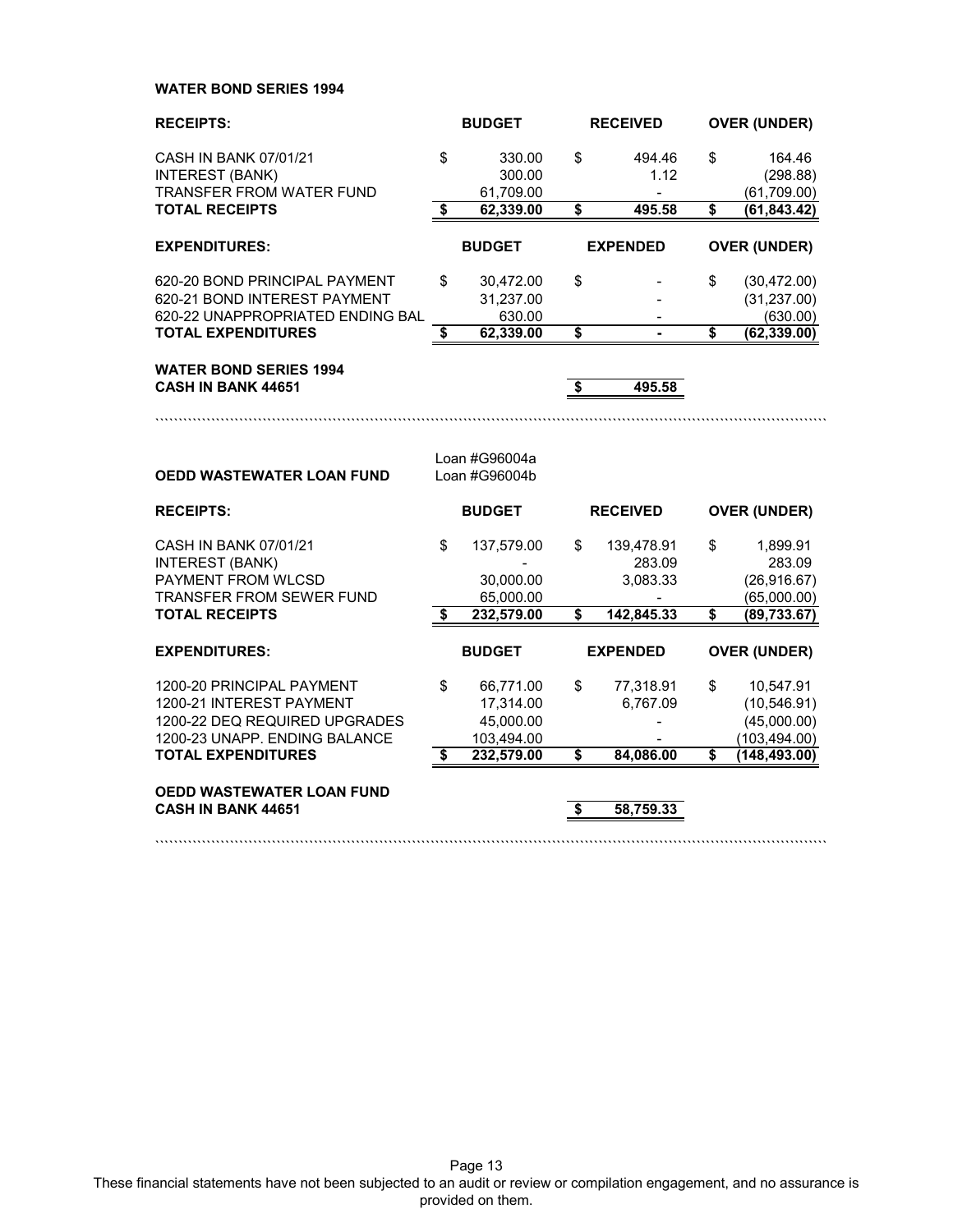### **CITY HALL BUILDING FUND/RR PROPERTY PURCHASE**

| <b>RECEIPTS:</b>                                            | <b>BUDGET</b>                |    | <b>RECEIVED</b> |    | <b>OVER (UNDER)</b>        |
|-------------------------------------------------------------|------------------------------|----|-----------------|----|----------------------------|
| CASH IN BANK 07/01/21<br><b>GRANTS</b>                      | \$<br>108.495.00             | \$ | 108,257.97      | \$ | (237.03)                   |
| <b>INTEREST</b>                                             | 1,437.00                     |    | 247.36          |    | (1, 189.64)                |
| <b>TRANSFER FROM GENERAL</b>                                | 5,000.00                     |    |                 |    | (5,000.00)                 |
| <b>TOTAL RECEIPTS</b>                                       | 114,932.00                   | S  | 108,505.33      | S  | (6,426.67)                 |
| <b>EXPENDITURES:</b>                                        | <b>BUDGET</b>                |    | <b>EXPENDED</b> |    | <b>OVER (UNDER)</b>        |
| 910-20 CITY HALL BUILDING<br>910-21 EQUIP, BUILDING/RR SHOP | \$<br>50,000.00<br>60,000.00 | \$ |                 | \$ | (50,000.00)<br>(60,000.00) |
| 910-30 UNAPPROPRIATED<br><b>TOTAL EXPENDITURES</b>          | 4,932.00<br>114.932.00       | \$ |                 |    | (4,932.00)<br>(114,932.00) |

**````````````````````````````````````````````````````````````````````````````````````````````````````````````````````````````````````````````````**

**CITY HALL BUILDING FUND/RR PROPERTY PURCHASE CASH IN BANK 44651 108,505.33** 

#### **MAIN STREET MAINTENANCE FUND**

| <b>RECEIPTS:</b>                         | <b>BUDGET</b> |                     | <b>RECEIVED</b>          |    | <b>OVER (UNDER)</b> |  |
|------------------------------------------|---------------|---------------------|--------------------------|----|---------------------|--|
| CASH IN BANK 07/01/21<br><b>INTEREST</b> | \$            | 25,079.00<br>287.00 | \$<br>25,119.88<br>66.40 | \$ | 40.88<br>(220.60)   |  |
| <b>TRANSIENT LODGING TAX</b>             |               | 40.000.00           | 42,559.71                |    | 2,559.71            |  |
| REIMBURSEMENT/OTHER                      |               | 20,200.00           |                          |    | (20, 200.00)        |  |
| <b>TRANSFER FROM GENERAL</b>             |               | 20,000.00           |                          |    | (20,000.00)         |  |
| <b>TOTAL RECEIPTS</b>                    | S.            | 105,566.00          | \$<br>67,745.99          | \$ | (37,820.01)         |  |
|                                          |               |                     |                          |    |                     |  |
| <b>EXPENDITURES:</b>                     |               | <b>BUDGET</b>       | <b>EXPENDED</b>          |    | <b>OVER (UNDER)</b> |  |
| 920-01 PERSONAL SERVICES                 | \$            | 20,000.00           | \$<br>8,869.24           | \$ | (11, 130.76)        |  |
| 920-02 PAYROLL COST                      |               | 6,600.00            | 2,195.26                 |    | (4, 404.74)         |  |
| 920-03 LANDSCAPING                       |               | 3,000.00            |                          |    | (3,000.00)          |  |
| 920-04 COMMUNITY CHRISTMAS               |               | 1,000.00            | 38.85                    |    | (961.15)            |  |
| 920-05 TREE MAINTENANCE                  |               | 20,000.00           | 15,800.00                |    | (4,200.00)          |  |
| 920-07 INSURANCE                         |               | 2,500.00            |                          |    | (2,500.00)          |  |
| 920-10 REPAIRS AND MAINTENANCE           |               | 5,000.00            | 1.784.12                 |    | (3,215.88)          |  |
| 920-11 MAIN ST LIGHTS/UTILITIES          |               | 4,000.00            | 89.94                    |    | (3,910.06)          |  |
| 920-12 BRONZE CLEANING                   |               | 2,500.00            |                          |    | (2,500.00)          |  |
| 920-13 HOLIDAY DECORATIONS               |               | 250.00              | 54.93                    |    | (195.07)            |  |
| 920-14 IRRIGATION MAIN LINE REPAIRS      |               | 4,000.00            | 1,517.46                 |    | (2,482.54)          |  |
| 920-30 UNAPPROPRIATED                    |               | 16,716.00           |                          |    | (16, 716.00)        |  |
| 920-15 MAIN STREET LIGHT POSTS           |               | 20,000.00           |                          |    | (20,000.00)         |  |
| <b>TOTAL EXPENDITURES</b>                | \$            | 105,566.00          | \$<br>30,349.80          | \$ | (55, 216.20)        |  |
| <b>MAIN STREET MAINTENANCE FUND</b>      |               |                     |                          |    |                     |  |
| CASH IN BANK 44651                       |               |                     | 37,396.19                |    |                     |  |
|                                          |               |                     |                          |    |                     |  |

Page 14 These financial statements have not been subjected to an audit or review or compilation engagement, and no assurance is provided on them.